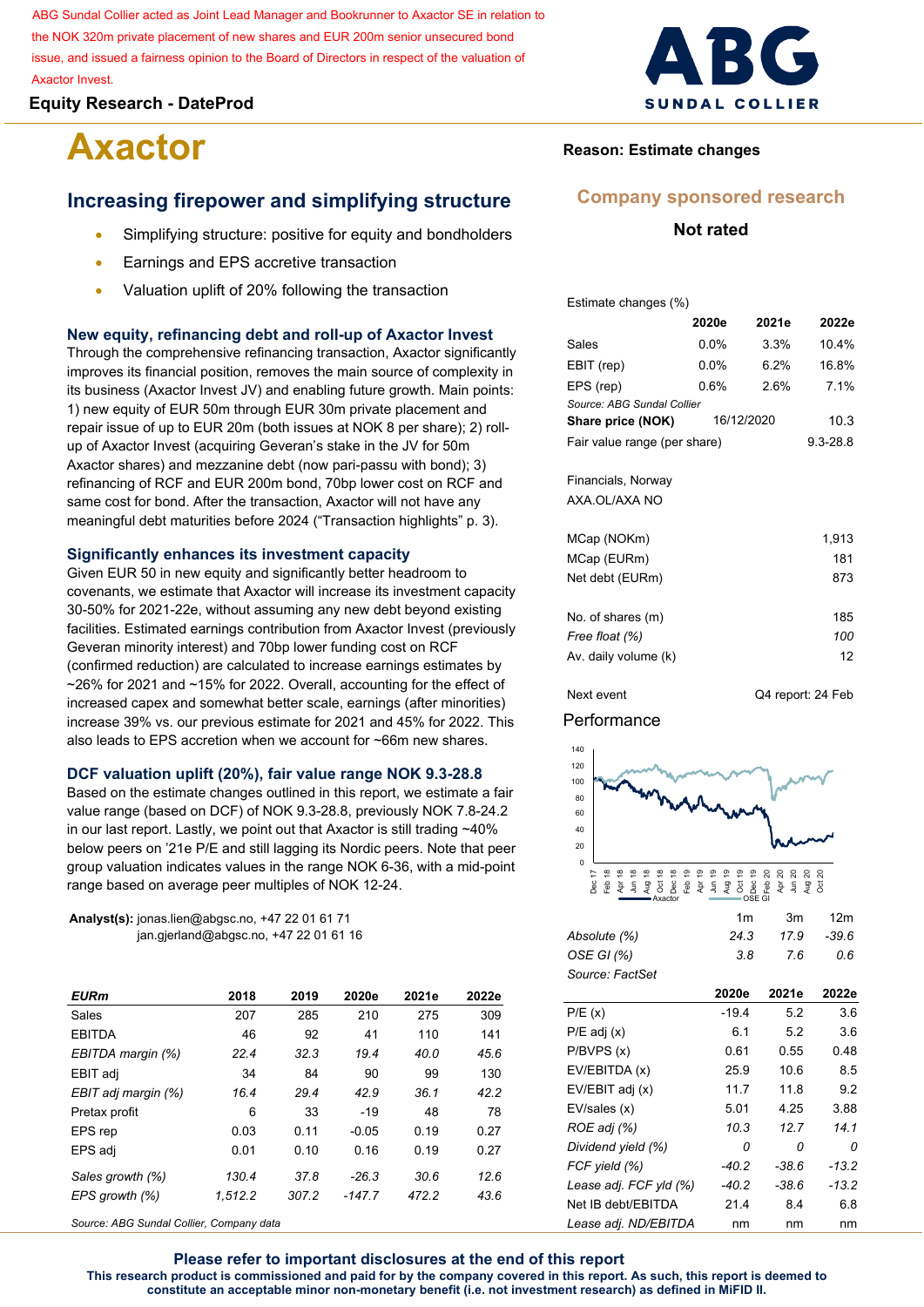# **Company description**

Axactor is a pan-European debt collector with operations in Finland, Germany, Italy, Norway, Spain and Sweden. Headquartered in Oslo, Norway, Axactor was established in late 2015 and has grown to become one of the tenlargest players in the industry, with support from its cornerstone- and co-investor Geveran. Its core business areas are purchased debt and 3PC (third-party collection), focusing on well-developed NPL markets with a legal environment beneficial for collection. Through its streamlined "One Axactor" operating model, it has developed a scalable, no legacy and low-complexity NPL platform.

**Annual sales and adj. EBIT margin EURm**



*Source: ABG Sundal Collier, Company data*

# **EPS estimate changes, 2020e, EUR**



**Risks**

Investment risk, macro risk and regulatory risk are the biggest risks in the Axactor investment case. We see investment risk as the largest risk as we estimate that the company will have high capex going forward, and an investment into a 'bad' portfolio and/or company could have a detrimental impact on earnings in the coming years. Furthermore, changes in the macro environment could affect cash collection and the 3PC business.



**Quarterly sales and adj. EBIT margin**

*Source: ABG Sundal Collier, Company data*

## **EPS estimate changes, 2021e, EUR**



# **12-month forward-looking P/E**

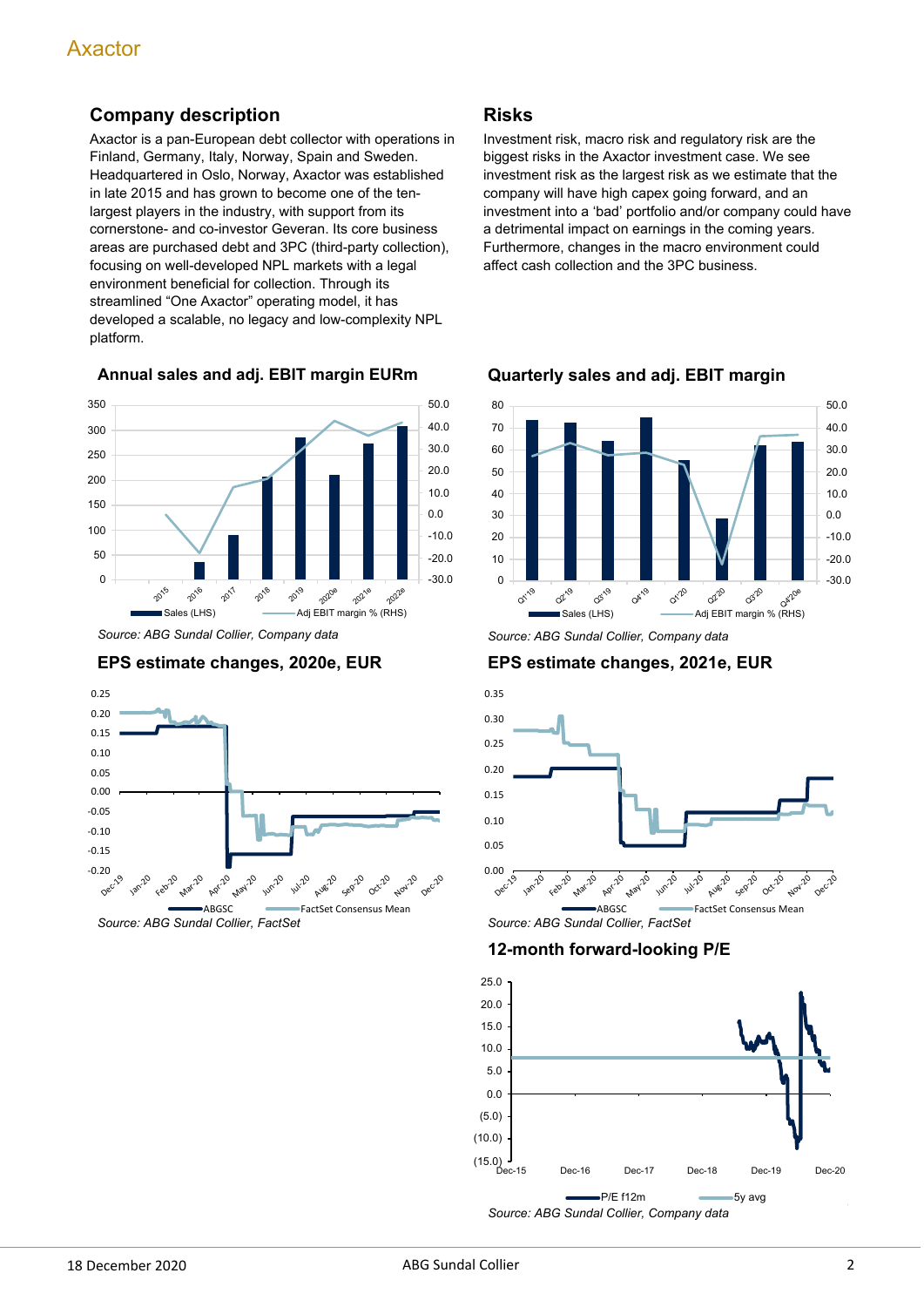# **Transaction highlights (illustration)**

# **Enhaning capacity, simplifying and no maturities before '24**

After the transaction, Axactor will not have any meaningful debt maturities before 2024, and the mezzanine previously in Axactor Invest will no longer be mezzanine (pari-passu with bond, maturing after bond and becoming senior unsecured debt). After rolling up Axactor Invest (acquiring Geveran's 50% stake in the JV), the company also removes the "locked box" mechanism, securing access to all generated cash flow, which is positive for both shareholders and bondholders.

After the transaction (accounting for repair issue as well), Geveran will hold 43% of outstanding shares and continue as a strong backer in a public setting, with Axactor Invest roll-up aligning Geveran's full equity exposure with other shareholders.

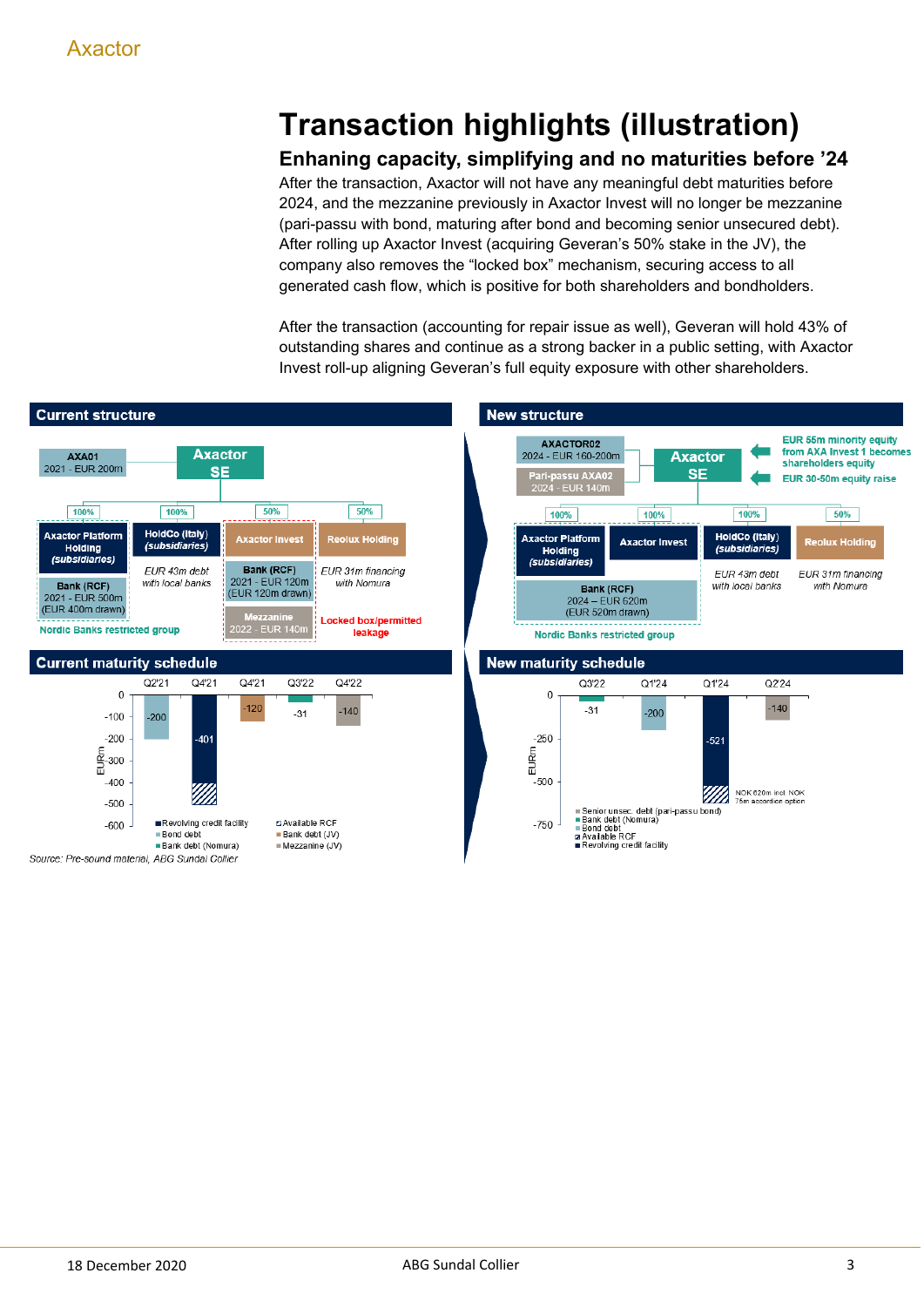# **Estimate changes**

*The estimate changes below reflect the roll-up of Axactor Invest, equity issues totaling EUR 50m (at NOK 8 per share = ~66m new shares) and refinancing of debt. Earnings uplift is broken down into three main categories (see charts below estimate revisions table). Note that the estimated earnings contribution from Axactor Invest (previously Geveran minority interest) and 70bp lower funding cost on RCF (confirmed reduction), is calculated to increase earnings ~26% for 2021 and ~15% for 2022. Overall, accounting for the effect of increased capex and somewhat better scale, earnings (after minorities) increase 39% vs. our previous estimate for 2021 and 45% for 2022. This also leads to EPS accretion when we account for the equity issues.*

| <b>Estimate revisions</b>     |         | <b>New</b> |       |         | Old   |       | Chg % | Chg          | Chg % | Chg      | Chg % | Chg            |
|-------------------------------|---------|------------|-------|---------|-------|-------|-------|--------------|-------|----------|-------|----------------|
| <b>EURm</b>                   | 2020e   | 2021e      | 2022e | 2020e   | 2021e | 2022e | 2020  | 2020         | 2021e | 2021e    | 2022e | 2022e          |
| Gross collection              | 277     | 346        | 402   | 277     | 337   | 365   | 0%    | $\Omega$     | 3%    | 9        | 10%   | 37             |
| Other revenue                 | 47      | 60         | 70    | 47      | 57    | 63    | 0%    | $\Omega$     | 6%    | 3        | 11%   | $\overline{7}$ |
| <b>Gross revenues</b>         | 324     | 406        | 472   | 324     | 393   | 428   | 0%    | 0            | 3%    | 12       | 10%   | 44             |
| <b>Net Revenue</b>            | 210     | 275        | 309   | 210     | 266   | 280   | 0%    | 0            | 3%    | 9        | 10%   | 29             |
| <b>EBITDA</b> reported        | 41      | 110        | 141   | 41      | 104   | 122   | 0%    | $\Omega$     | 6%    | 6        | 15%   | 19             |
| EBITDA-margin (%)             | 19%     | 40%        | 46%   | 19%     | 39%   | 44%   |       | 0.0%         |       | 0.9%     |       | 2.0%           |
| Cash EBITDA                   | 209     | 274        | 329   | 209     | 265   | 296   | 0%    | $\mathbf{0}$ | 4%    | 9        | 11%   | 34             |
| Cash-EBITDA margin            | 65%     | 68%        | 70%   | 65%     | 67%   | 69%   |       | 0.0%         |       | 0.3%     |       | 0.7%           |
| Depreciation and amortisation | $-11$   | $-11$      | $-11$ | $-11$   | $-11$ | $-11$ | 0%    | $\Omega$     | 0%    | $\Omega$ | 0%    | $\Omega$       |
| <b>EBIT</b> (reported)        | 30      | 99         | 130   | 30      | 93    | 112   | 0.0%  | 0.0          | 6%    | 5.8      | 17%   | 18.7           |
| EBIT-margin (%)               | 14%     | 36%        | 42%   | 14%     | 35%   | 40%   |       | 0.0%         |       | 1.0%     |       | 2.3%           |
| Net profit (AXA shareholders) | -9      | 47         | 68    | -9      | 34    | 47    | $-1%$ | $\mathbf{0}$ | 39%   | 13       | 45%   | 21             |
| EPS (after minority)          | $-0.05$ | 0.19       | 0.27  | $-0.05$ | 0.18  | 0.25  | $-1%$ | 0.00         | 3%    | 0.00     | 7%    | 0.02           |
| EPS adj. (after minority)     | 0.16    | 0.19       | 0.27  | 0.16    | 0.18  | 0.25  | 0%    | 0.00         | 3%    | 0.00     | 7%    | 0.02           |
| ERC (reported NPL + est REO)  | 2,218   | 2,496      | 2,657 | 2,218   | 2,297 | 2,346 | 0%    | $\Omega$     | 9%    | 199      | 13%   | 310            |
| <b>CAPEX</b>                  | 211     | 300        | 285   | 211     | 200   | 220   | 0%    | $\Omega$     | 50%   | 100      | 30%   | 65             |
| Return on Equity (%)          | $-3%$   | 13%        | 14%   | $-3%$   | 11%   | 13%   |       | 0.0%         |       | 1.9%     |       | 1.0%           |
| ROE adj (%)                   | 10%     | 13%        | 14%   | 10%     | 11%   | 13%   |       | 0.0%         |       | 1.9%     |       | 1.0%           |

*Source: Company data, ABG Sundal Collier*

## **Estimated earnings uplift composition**

Earnings uplift 2021e



Earnings uplift 2022e



*Source: ABG Sundal Collier*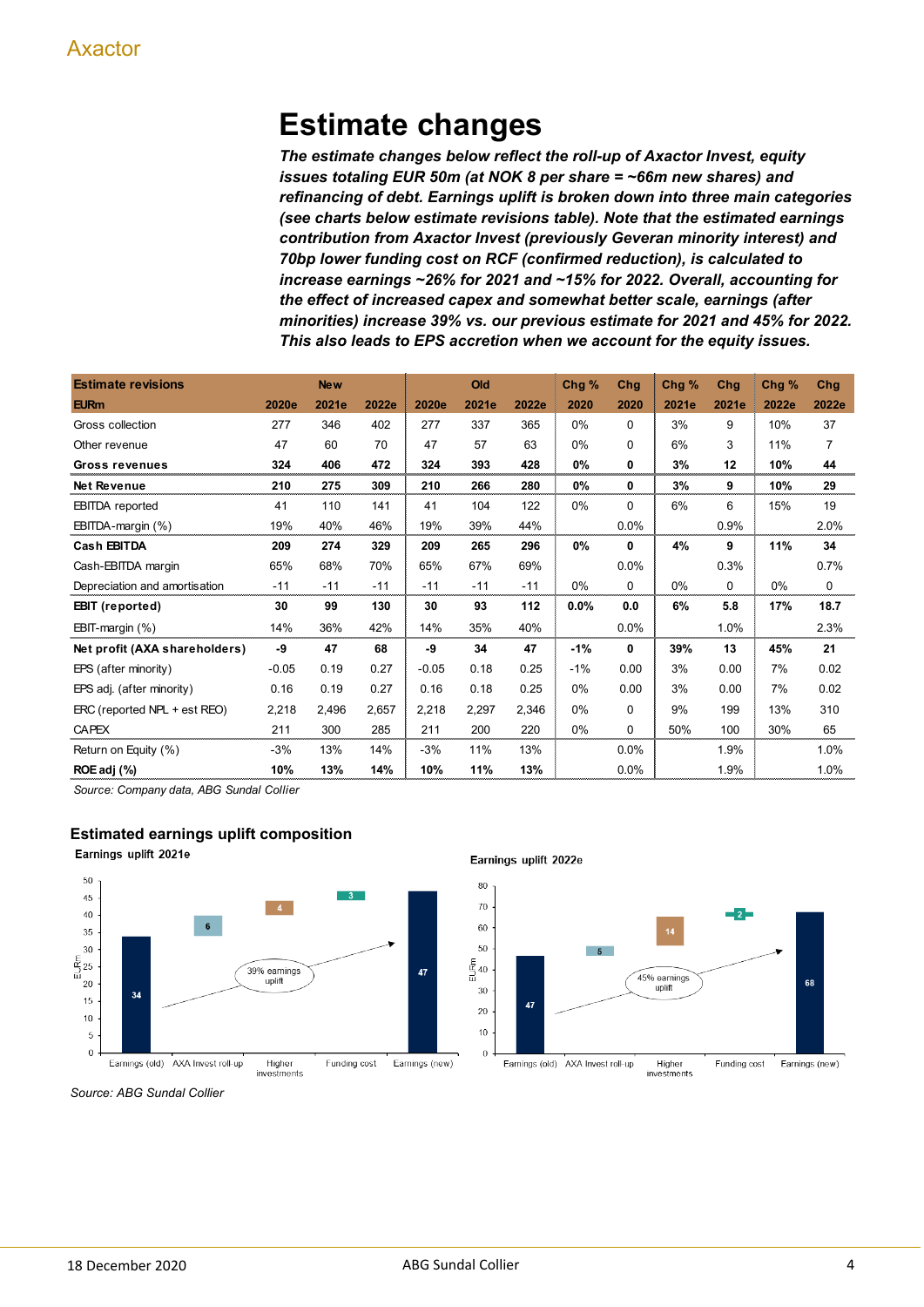# **Valuation**

*By triangulating the DCF valuation approaches shown below, we estimate fair value of the company to be in the range of NOK 9.3-28.8/share, and NOK 6- 36/share based on peer valuation. The mid-point range (using averages of peer multiples) is NOK 12-24 per share. The DCF approach is the basis of our estimated fundamental valuation range.*

# **DCF valuation**

**DCF based on terminal growth and exit-multiple indicate NOK 9.3-28.8/share** Our DCF valuation is based on the estimates outlined later in this report, while the estimated fair value is the result of triangulating two different approaches to terminal value in a steady state and sensitivities on key assumptions.

In the first approach (below), terminal value is based on a terminal growth rate of 0.9%, assumed equal to the risk-free rate (10-year Norwegian Treasury bond). In our second approach (next page), we estimate terminal value by applying the historical median EBITDA multiple of peers and our estimated reported EBITDA of EUR 169m in 2025 (the year Axactor plans to enter a "steady state"). The latter approach is less sensitive to WACC and removes uncertainty of choosing a terminal growth rate. The bolded figures in the sensitivity tables below show our estimated fair value ranges. The average of these imply a fair value range based on DCF of NOK 9.3-28.8 per share.

#### **DCF with terminal value based on Gordon growth formula**

| DCF with Gordon growth terminal value |  |
|---------------------------------------|--|
|---------------------------------------|--|

| <b>DCF valuation - Axactor</b> |        |        |        |        |        |        |        |        |        |
|--------------------------------|--------|--------|--------|--------|--------|--------|--------|--------|--------|
| <b>EURm</b>                    | Q4'20e | 2021e  | 2022e  | 2023e  | 2024e  | 2025e  | 2026e  | 2027e  | 2028e  |
| Cash flow from operations      | 56     | 212    | 260    | 258    | 275    | 265    | 293    | 311    | 326    |
| Interest cost after tax        | 10     | 38     | 39     | 39     | 38     | 38     | 38     | 39     | 38     |
| Capex                          | $-26$  | $-307$ | $-292$ | $-237$ | $-227$ | $-227$ | $-267$ | $-257$ | $-247$ |
| Free cash flow to firm         | 40     | -56    |        | 60     | 87     | 76     | 64     | 92     | 117    |
| Discounted free cash flow      | 40     | -53    |        | 50     | 67     | 55     | 44     | 59     |        |

| <b>Valuation summary</b> |       | <b>Assumptions</b> |
|--------------------------|-------|--------------------|
| PV DCF                   | 269   | Risk-free rate     |
| PV terminal value        | 1,287 | Beta               |
| <b>Enterprise value</b>  | 1,556 | Market risk pren   |
| Net debt Q4'20e          | 883   | Cost of equity     |
| <b>Equity value</b>      | 673   | Cost of debt       |
| Number of shares         | 252   | Tax-rate           |
| NOK/EUR                  | 0.1   | Terminal grow th   |
| Value per share (NOK)    | 28    | <b>WACC</b>        |

| <b>Valuation summary</b> |       | <b>Assumptions</b> |                                      |
|--------------------------|-------|--------------------|--------------------------------------|
| PV DCF                   | 269   | Risk-free rate     | 0.9% Norw eigan 10yr treasury bond   |
| PV terminal value        | 1,287 | Beta               | 1.72 Bloomberg adj. 1yr w eekly data |
| <b>Enterprise value</b>  | 1.556 | Market risk premia | 7.1% Expected market return of 8%    |
| Net debt Q4'20e          | 883   | Cost of equity     | 13.1% Capital asset pricing model    |
| Equity value             | 673   | Cost of debt       | 7.0% Based on refinancing terms      |
| Number of shares         | 252   | Tax-rate           | 25% Long-term norm. tax-rate         |
| <b>NOK/EUR</b>           | 0.1   | Terminal grow th   | 0.9% Equal to risk-free rate         |
| Value per share (NOK)    | 28    | <b>WACC</b>        | 6.44% Latest market cap and NIBD     |
|                          |       |                    |                                      |

Source: ABG Sundal Collier, Axactor, Bloomberg

#### **Sensitivity table – value per share (NOK)**

|        |         |      |      |      | <b>WACC</b> |      |      |      |
|--------|---------|------|------|------|-------------|------|------|------|
|        | P/share | 5.5% | 5.8% | 6.1% | 6.4%        | 6.7% | 7.0% | 7.3% |
|        | $-0.3%$ | 29   | 25   | 21   | 18          | 15   | 12   | 10   |
|        | 0.1%    | 33   | 29   | 25   | 21          | 18   | 15   | 12   |
|        | 0.5%    | 38   | 33   | 29   | 25          | 21   | 18   | 15   |
| Growth | 0.9%    | 44   | 38   | 33   | 28          | 24   | 21   | 17   |
|        | 1.3%    | 51   | 44   | 38   | 33          | 28   | 24   | 20   |
|        | 1.7%    | 59   | 51   | 44   | 38          | 33   | 28   | 24   |
|        | 2.1%    | 69   | 59   | 51   | 44          | 38   | 33   | 28   |

*Source: ABG Sundal Collier*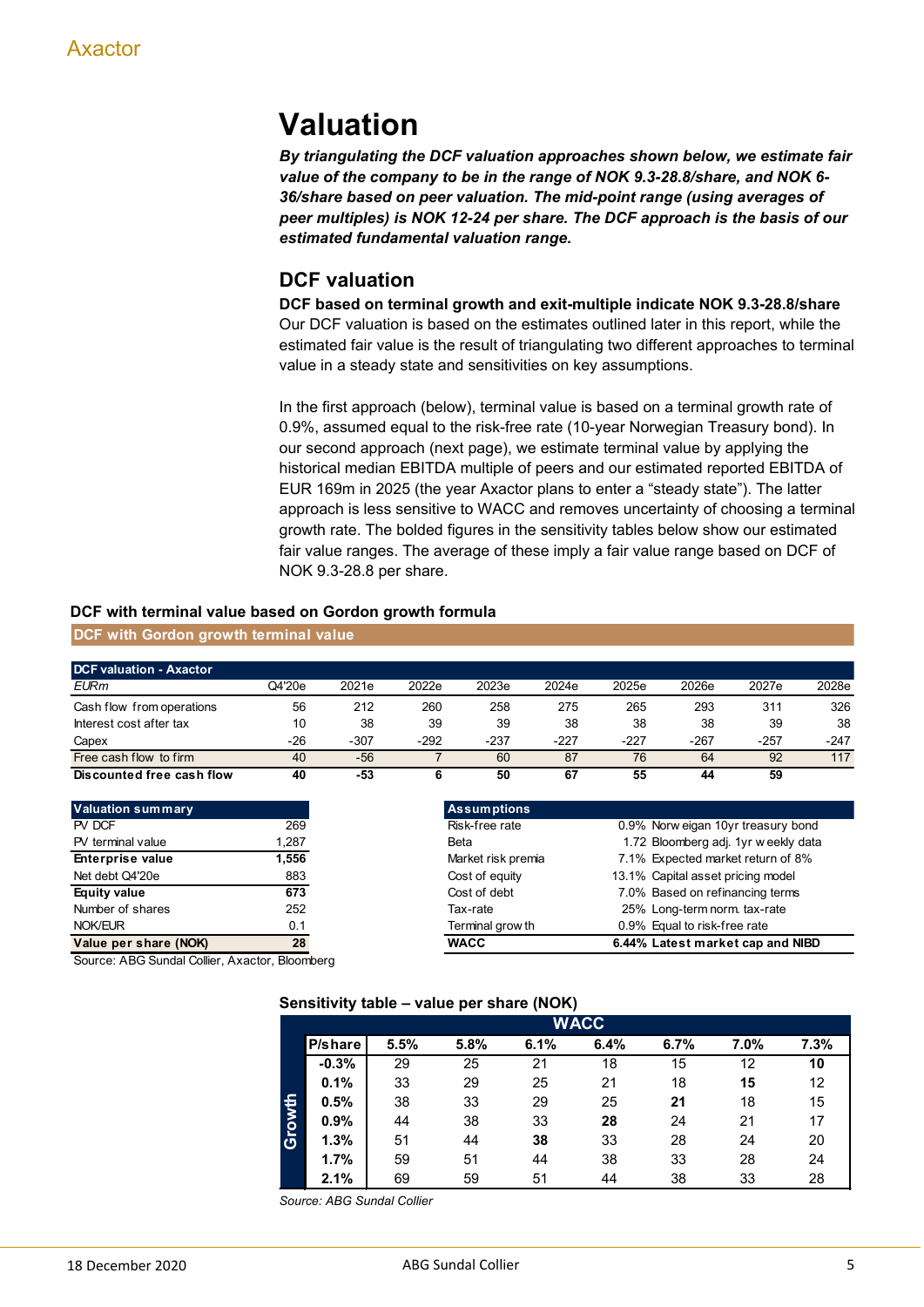# **DCF with terminal value based on exit-multiple and steady state in 2025**

# **DCF with exit multiple and steady state in 2025**

| <b>DCF valuation - Axactor</b> |        |       |       |       |       |
|--------------------------------|--------|-------|-------|-------|-------|
| <b>EURm</b>                    | Q4'20e | 2021e | 2022e | 2023e | 2024e |
| Cash flow from operations      | 56     | 212   | 260   | 258   | 275   |
| Interest cost after tax        | 10     | 38    | 39    | 39    | 38    |
| Capex                          | -26    | -307  | -292  | -237  | -227  |
| Free cash flow to firm         | 40     | -56   |       | 60    | 87    |
| Discounted free cash flow      | 40     | -53   | 6     | 50    | 67    |

| <b>Valuation summary</b> |       | <b>Assumptions</b>     |
|--------------------------|-------|------------------------|
| PV DCF                   | 110   | <b>WACC</b>            |
| PV exit value            | 1,170 | EV/EBITDA 12m          |
| <b>Enterprise value</b>  | 1,281 | <b>EBITDA</b> (reporte |
| Net debt Q3'20           | 883   | Exit value             |
| Equity value             | 397   | PV exit value          |
| Number of shares         | 252   |                        |
| NOK/EUR                  | 0.094 |                        |
| Value per share (NOK)    | 17    |                        |

| Valuation summary       |       | <b>Assumptions</b>  |                                  |  |
|-------------------------|-------|---------------------|----------------------------------|--|
| PV DCF                  | 110   | <b>WACC</b>         | 6.44% Latest market cap and NIBD |  |
| PV exit value           | 1.170 | EV/EBITDA 12m fw d. | 9.5 5yr median of peers          |  |
| <b>Enterprise value</b> | 1,281 | EBITDA (reported)   | 169 Exit-year 2025               |  |
| Net debt Q3'20          | 883   | Exit value          | 1,603 EV 2025                    |  |
| Equity value            | 397   | PV exit value       | 1170 Discounted back             |  |
| Number of oberoo        | ר בר  |                     |                                  |  |

Source: ABG Sundal Collier, Axactor, Bloomberg, FactSet

# **Sensitivity table – value per share (NOK)**

|                | <b>WACC</b> |      |      |      |      |      |      |      |  |  |  |  |  |
|----------------|-------------|------|------|------|------|------|------|------|--|--|--|--|--|
|                | P/share     | 5.5% | 5.8% | 6.1% | 6.4% | 6.7% | 7.0% | 7.3% |  |  |  |  |  |
| multiple)      | 7.9x        | 10   | 10   | 9    | 8    | 8    |      |      |  |  |  |  |  |
|                | 8.3x        | 13   | 12   | 11   | 11   | 10   | 9    | 9    |  |  |  |  |  |
|                | 8.7x        | 15   | 14   | 13   | 13   | 12   | 11   | 11   |  |  |  |  |  |
|                | 9.1x        | 17   | 16   | 15   | 15   | 14   | 13   | 13   |  |  |  |  |  |
|                | 9.5x        | 19   | 18   | 18   | 17   | 16   | 15   | 15   |  |  |  |  |  |
|                | 9.9x        | 21   | 20   | 20   | 19   | 18   | 17   | 17   |  |  |  |  |  |
|                | 10.3x       | 23   | 23   | 22   | 21   | 20   | 19   | 19   |  |  |  |  |  |
| EVEBITDA (exit | 10.7x       | 26   | 25   | 24   | 23   | 22   | 21   | 21   |  |  |  |  |  |
|                | 11.1x       | 28   | 27   | 26   | 25   | 24   | 23   | 23   |  |  |  |  |  |

*Source: ABG Sundal Collier*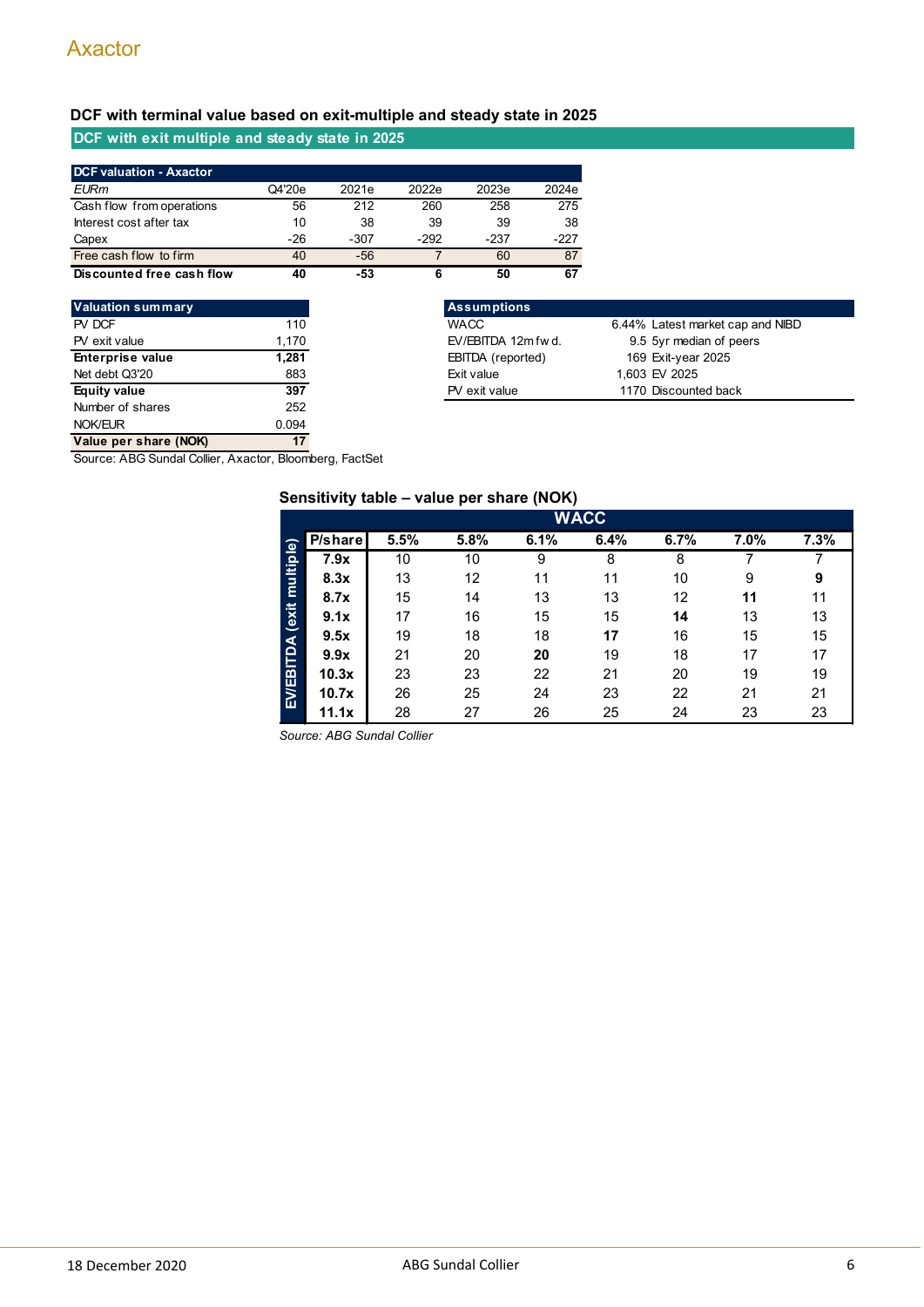# **Peer group valuation**

### **Relative valuation indicates a ~40% discount to peers on 2021 P/E**

To supplement the DCF valuation outlined earlier in this chapter, we look at the valuation of Axactor's closest debt collection peers. On our estimates, Axactor is trading ~40% below its peers looking at the average P/E for 2021. Using the lowest and highest of the peer multiples for 2021e and 2022e, we find an implied value range of NOK 6-36 per share, with a mid-point range (using average values, of NOK 12-24 per share). We also note that the share is lagging peers significantly in terms of 12-month performance, but that it has started to catch up.

### **Peer group valuation and implied value per share**

| <b>Peer group valuation</b>                           |       |         |       |       |       |       |
|-------------------------------------------------------|-------|---------|-------|-------|-------|-------|
|                                                       |       | EV/EBIT |       | P/E   |       | P/BV  |
| <b>Name</b>                                           | 2021e | 2022e   | 2021e | 2022e | 2021e | 2022e |
| <b>ABGSC estimates:</b>                               |       |         |       |       |       |       |
| Axactor                                               | 12.1x | 9.2x    | 5.2x  | 3.6x  | 0.5x  | 0.5x  |
| <b>FactSet consensus figures:</b>                     |       |         |       |       |       |       |
| Arrow                                                 | 11.2x | 9.6x    | 8.4x  | 6.3x  | 2.4x  | 1.9x  |
| Axactor                                               | 14.2x | 11.0x   | 8.6x  | 5.2x  | 0.5x  | 0.5x  |
| B2Holding                                             | 11.3x | 9.5x    | 6.4x  | 4.7x  | 0.6x  | 0.5x  |
| Cerved Group                                          | 16.7x | 15.2x   | 13.4x | 12.6x | 2.6x  | 2.3x  |
| Encore                                                | 8.1x  | 8.0x    | 4.2x  | 4.0x  | 0.8x  |       |
| <b>Hoist Finance</b>                                  | n.m.  | n.m.    | 6.6x  | 5.6x  | 0.6x  | 0.6x  |
| <b>Intrum</b>                                         | 14.1x | 12.8x   | 8.3x  | 7.3x  | 1.0x  | 0.9x  |
| Kruk                                                  | 4.2x  | 3.6x    | 9.2x  | 8.4x  |       |       |
| PRA Group                                             | 14.2x | 13.2x   | 12.6x | 9.8x  | 1.2x  |       |
| Average                                               | 11.7x | 10.4x   | 8.6x  | 7.1x  | 1.2x  | 1.1x  |
| 25th percentile                                       | 10.4x | 9.1x    | 6.6x  | 5.2x  | 0.6x  | 0.5x  |
| 75th percentile                                       | 14.2x | 12.9x   | 9.2x  | 8.4x  | 1.5x  | 1.7x  |
| Value per share implied by peer group multiples (NOK) |       |         |       |       |       |       |
|                                                       |       | EV/EBIT |       | P/E   |       | P/BV  |
| Implied values                                        | 2021e | 2022e   | 2021e | 2022e | 2021e | 2022e |
| Average                                               | 12    | 20      | 17    | 20    | 23    | 24    |
| 25th percentile                                       | 6     | 13      | 13    | 15    | 11    | 12    |
| 75th percentile                                       | 22    | 34      | 18    | 24    | 29    | 36    |

*Source: FactSet, ABG Sundal Collier*

# **LTM** performance

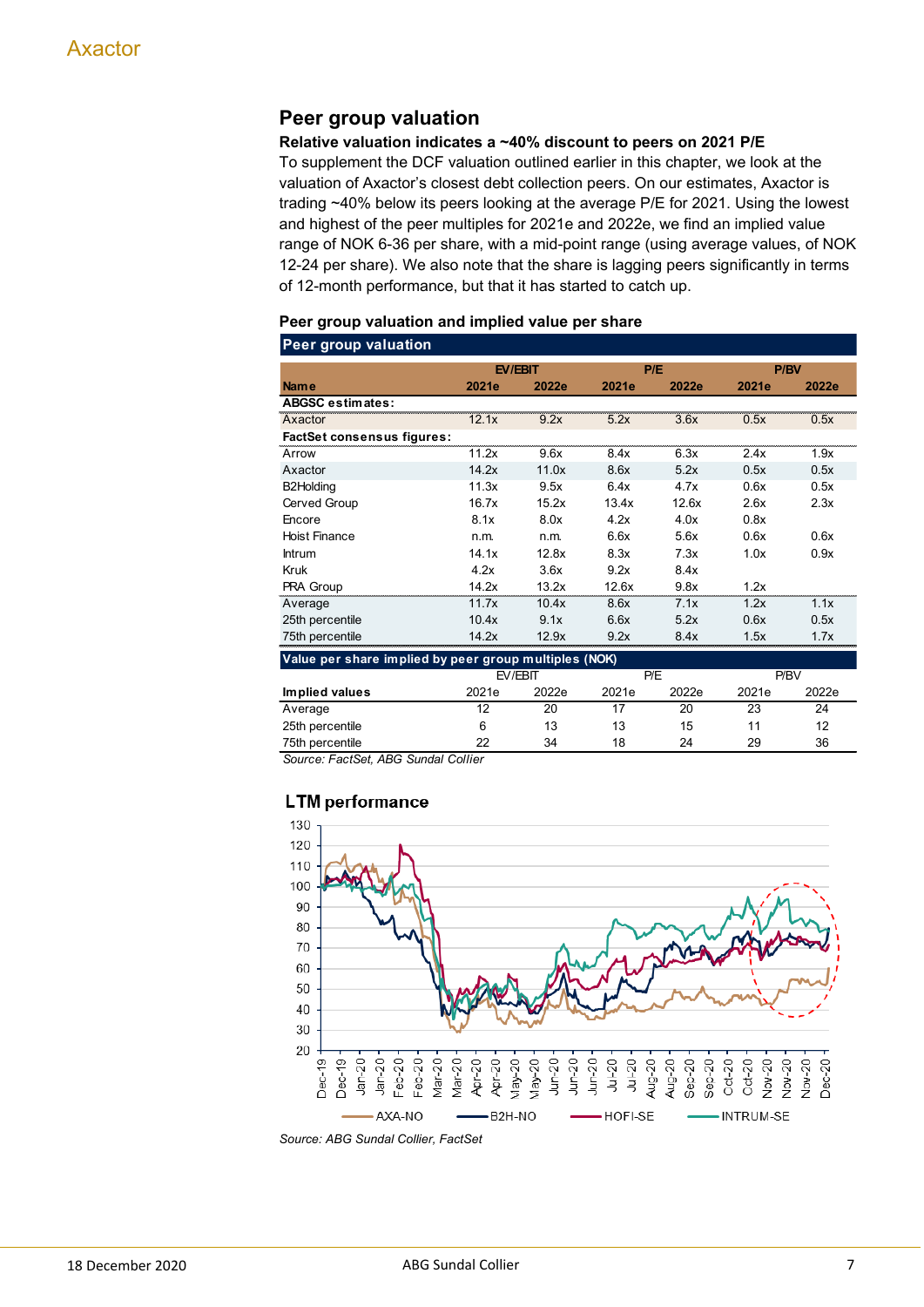# **Estimates**

# **Key modelling assumptions**

**Using operating cash flow and available RCF to finance new investments** We employ operating cash flow, available cash balance and RCF to finance investments, but assume a minimum cash balance of EUR 20m. Thus, Axactor can invest EUR 285-300m/year, be well within covenants and issue additional bonds if beneficial. Estimates reflect an EUR 50m equity issue. Note that capacity in reality will be much higher, as the company could easily do a EUR 100m tap issue to its current bond (or do a new one) and still be well within covenants. Note also that more than 90% of our capex estimates are discretionary, which entails significant financial flexibility when it comes to managing liquidity.

# **Conservative underwriting assumptions for NPLs**

In terms of NPL investments, we assume a gross money multiple (ERC/Investment) of 2x long-term, while we use 2.1x for 2021-22e to reflect lower NPL prices. The 2.1x is in line with front book money multiples currently seen among peers; our view is that this likely is a too conservative assumption given market outlook and historical money multiples in times of significant supply vs. demand imbalance in the NPL market (often 2.5-3x). Lastly, we assume a collection performance in line with business case, which goes for both Axactor's current ERC and our estimated future investments, while we apply a collection curve equal to 2019 curves for new investments (which reflects a normalisation). Given that collection performance in Q3 was in line with forecast, REOs were better and that revaluations in Q2 were quite close to our own estimate, we believe that the collection curve on Axactor's current ERC is quite prudent.

## **Run-off in REOs and healthy organic growth in 3PC (third-party collection)**

For REOs, we estimate an ERC of EUR 84m, which is in line with the current book value. We also assume that this will be in run-off (as stated by company) and that it will practically be phased-out by YE 2022. Given high amortisation (86% vs. sales), the gradual run-off of REOs will be accretive to reported margins. For 3PC, we estimate a material pick-up from 2020e levels, with a 22% 2020-22e CAGR and a 5% CAGR for 2019-22e. This is driven by increased investments and demand from banks, while the drop in 2020 reflects COVID-19 and temporarily collection postponement from banks in Southern Europe.

## **Run-off in REOs, scale and cost initiatives in 2020 drive margin expansion**

As mentioned above, the gradual run-off of REOs should be accretive to reported EBITDA margins due to high amortisations. In addition, enhanced scale and cost initiatives in 2020 (of which a large part will be permanent savings) are expected to drive further margin expansion, both for reported EBITDA margin and for cash EBITDA as well. The expansion in reported terms will be much higher than in cash terms due to amortisation. Margin development is shown in the P&L shown on the next page. Note that we have not assumed any new cost initiatives or programmes.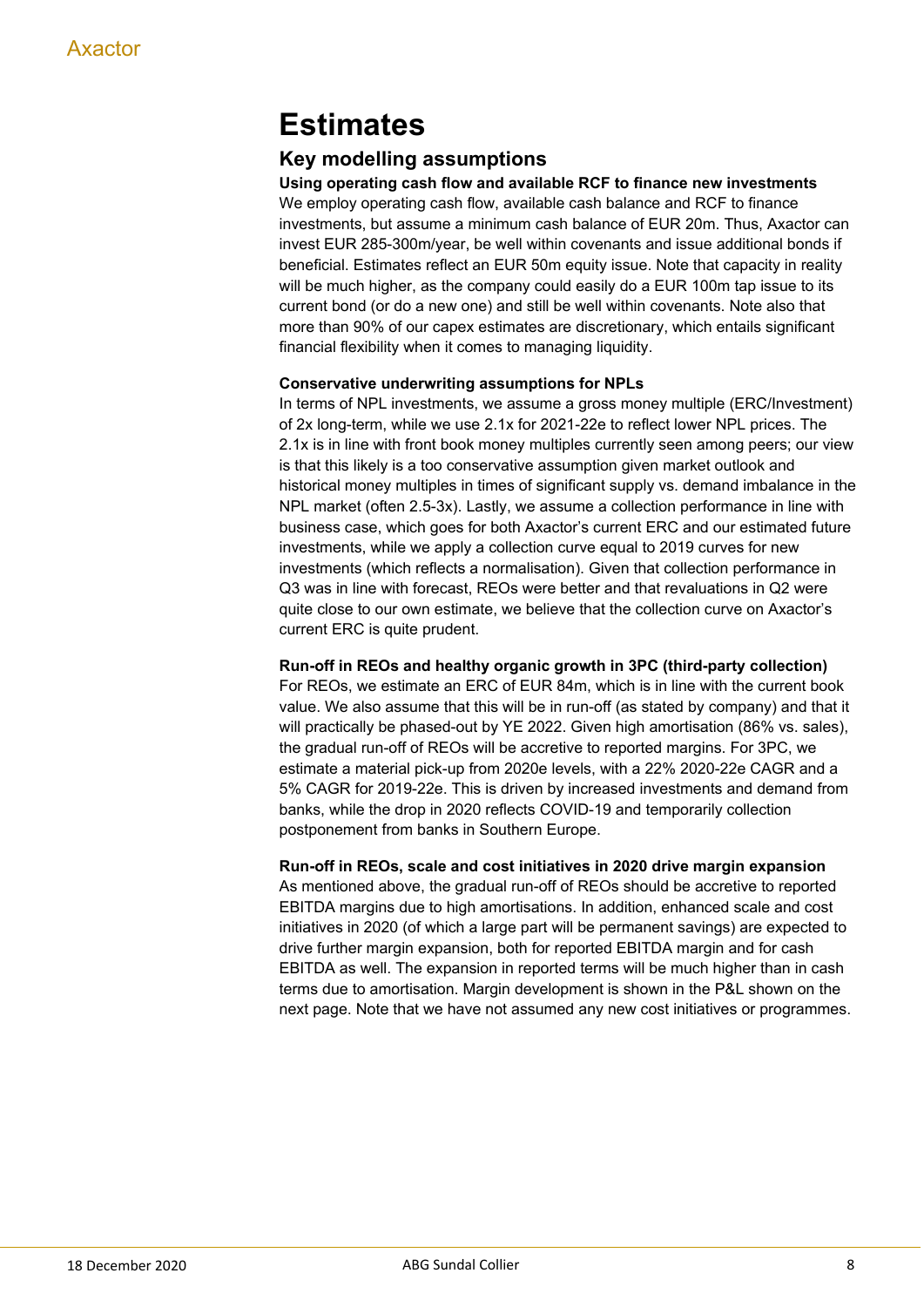# **Estimated P&L and key figures 2020-2022**

**EBITDA margin expansion from 32% in 2019 to 40% 2021 and 46% by 2022**

| P&L Statement (EUR'000)              | 2017      | 2018      | 2019      | 2020e      | 2021e      | 2022e       |
|--------------------------------------|-----------|-----------|-----------|------------|------------|-------------|
| Gross collection                     | 60,814    | 186,844   | 308,395   | 276,519    | 345,794    | 402,163     |
| Portfolio amortisation & revaluation | $-14,948$ | $-31,908$ | $-82,934$ | $-113,341$ | $-130,947$ | $-162,419$  |
| Net revenue (NPLs + REOs)            | 45,866    | 154,936   | 225,461   | 163,178    | 214,847    | 239,744     |
| Third-party collection               | 43,919    | 51,973    | 59,697    | 47,001     | 59,750     | 69,534      |
| <b>NPL</b> revaluations              | 0         | 9,738     | $-318$    | $-37,529$  | 0          | $\mathbf 0$ |
| <b>Total net revenue</b>             | 89,785    | 206,909   | 285,158   | 210,179    | 274,597    | 309,278     |
| Reported gross revenues              | 104,733   | 238,817   | 368,092   | 324,144    | 405,544    | 471,697     |
| Amortization REO                     | $-1,321$  | $-56,437$ | $-74,464$ | $-54,697$  | $-33,540$  | $-25,831$   |
| <b>EBITDA</b>                        | 14,816    | 46,300    | 92,140    | 40,733     | 109,863    | 141,173     |
| <b>EBITDA</b> margin                 | 17%       | 22%       | 32%       | 19%        | 40%        | 46%         |
| <b>Cash EBITDA</b>                   | 32,891    | 136,019   | 250,794   | 209,288    | 274,351    | 329,422     |
| Cash EBITDA margin                   | 31%       | 57%       | 68%       | 65%        | 68%        | 70%         |
| <b>EBIT</b>                          | 9,489     | 40,290    | 82,024    | 30,220     | 99,208     | 130,469     |
| <b>EBIT Margin</b>                   | 11%       | 19%       | 29%       | 14%        | 36%        | 42%         |
| <b>Net Financials</b>                | $-7,514$  | $-34,140$ | $-49,389$ | $-49,466$  | $-51,114$  | $-52,574$   |
| Tax                                  | 612       | $-3,770$  | $-11,667$ | $-7,852$   | $-12,024$  | $-19,474$   |
| Net profit                           | 2,587     | 2,388     | 20,968    | $-27,098$  | 36,071     | 58,421      |
| Attributable to:                     |           |           |           |            |            |             |
| <b>Equity holders</b>                | 2,619     | 4,490     | 16,326    | $-9,325$   | 47,131     | 67,673      |
| Minority                             | 32        | 2,102     | $-4,642$  | 17,773     | 11,060     | 9,252       |
| Growth:                              |           |           |           |            |            |             |
| Collection                           | 305%      | 207%      | 65%       | $-10%$     | 25%        | 16%         |
| Third-party collection               | 73%       | 18%       | 15%       | $-21%$     | 27%        | 16%         |
| Net revenues                         | 142%      | 130%      | 38%       | $-26%$     | 31%        | 13%         |
| Gross revenues                       | 159%      | 128%      | 54%       | $-12%$     | 25%        | 16%         |
| Cash EBITDA                          | n.m.      | 314%      | 84%       | $-17%$     | 31%        | 20%         |
| <b>Tax</b> rate                      | $-31%$    | 61%       | 36%       | $-41%$     | 25%        | 25%         |
| <b>Key Items</b>                     |           |           |           |            |            |             |
| <b>ERC</b>                           | 858       | 1,663     | 2,189     | 2,218      | 2,496      | 2,657       |
| Equity ratio                         | 47%       | 30%       | 28%       | 28%        | 31%        | 33%         |
| Net debt                             | 250,156   | 663,664   | 858,276   | 874,674    | 924,755    | 957,157     |
| <b>ROE</b>                           | 1.18%     | 1.71%     | 5.99%     | $-3.22%$   | 12.67%     | 14.13%      |
| <b>Normalised ROE</b>                | 1.62%     | 0.50%     | 6.02%     | 10.28%     | 12.67%     | 14.13%      |
| Investments                          | 363       | 561       | 399       | 211        | 300        | 285         |

*Source: ABG Sundal Collier, company reports*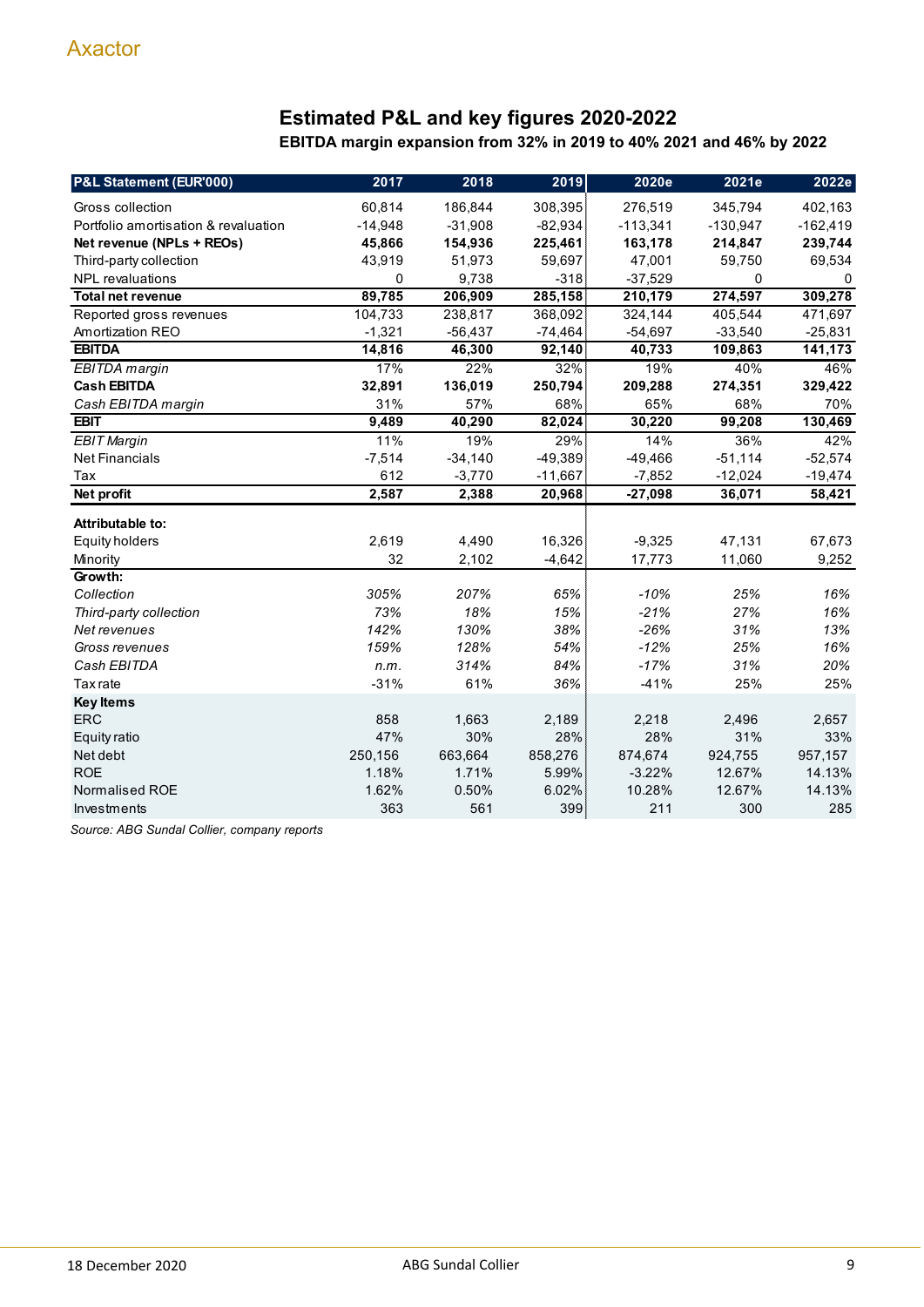# **Estimated cash flow statement and credit metrics 2020-2022**

**Capex mostly funded by operating cash flow, steady decline in LTV**

| <b>EUR'000</b>                        |            |            |            |            |            |              |
|---------------------------------------|------------|------------|------------|------------|------------|--------------|
| <b>Cash Flow (direct method)</b>      | 2017       | 2018       | 2019       | 2020e      | 2021e      | 2022e        |
|                                       |            |            |            |            |            |              |
| <b>EBITDA</b>                         | 14,816     | 46,300     | 92,140     | 40,733     | 109,863    | 141,173      |
| Portfolio amortisation & revaluation  | 16.402     | 88.332     | 157,398    | 168,038    | 164,487    | 188,249      |
| Other non cash items                  | 1,806      | 1,374      | 1,256      | 517        | 0          | 0            |
| Cash EBITDA (adj. option cost)        | 33,024     | 136,006    | 250,794    | 209,288    | 274,351    | 329,422      |
| Interest paid                         | $-15,503$  | $-34,495$  | $-49,863$  | $-54,354$  | $-51,383$  | $-52,473$    |
| Taxes paid                            | $-1,531$   | $-2.543$   | $-4,741$   | $-6.693$   | $-12,024$  | $-19,474$    |
| Funds from operations (FFO)           | 15,990     | 98,968     | 196,190    | 148,242    | 210,944    | 257,476      |
| Working capital                       | -8,099     | 2,783      | $-679$     | 250        | 1,413      | 2,156        |
| Operating cash flow (CFO)             | 7,891      | 101,751    | 195,511    | 148,492    | 212,357    | 259,632      |
|                                       |            |            |            |            |            |              |
| Portfolio investments                 | $-355,202$ | $-555,649$ | $-401,429$ | $-214,265$ | $-300,000$ | $-285,000$   |
| Investment in subisidiary             | $-1,409$   | $-1,086$   | 0          | 0          | 0          | $\Omega$     |
| Purchase tangible & intangible assets | $-5,401$   | $-6,995$   | $-9,642$   | $-6,799$   | $-7,061$   | $-7,111$     |
| Purchase of financial assets          | 175        | $\Omega$   | $-250$     | 442        | 0          | <sup>0</sup> |
| Interest received                     | 96         | 17         | 98         | 22         | 0          | 0            |
| Free cash flow (FCF)                  | $-353,850$ | $-461,962$ | $-215,712$ | $-72,108$  | $-94,704$  | $-32,479$    |
|                                       |            |            |            |            |            |              |
| Proceeds from borrowings              | 277,752    | 600,651    | 303,984    | 81,631     | 355,525    | 111,150      |
| Repayment of debt                     | $-42,485$  | $-156,791$ | $-80,089$  | $-107,953$ | $-301,748$ | $-80,047$    |
| <b>Dividends</b>                      | 0          | $\Omega$   | 0          | 0          | 0          | 0            |
| Proceeds share issue & minorities     | 107,082    | 38,468     | $-865$     | 45,247     | 50.000     | O            |
| Share/bond/trans. issue cost          | $-1,885$   | $-31$      | 0          | $-959$     | $-5,000$   | 0            |
| Net cash flow (NCF)                   | $-13,386$  | 20,335     | 7,318      | $-54,142$  | 4,073      | $-1,376$     |
|                                       |            |            |            |            |            |              |
| Total cash at beginning of period     | 63,986     | 50,482     | 70,777     | 75,396     | 20,373     | 24,446       |
| FX effects of cash                    | $-118$     | $-40$      | $-2699$    | $-879$     |            |              |
| Total cash at the end of the period   | 50,482     | 70,777     | 75,396     | 20,375     | 24.446     | 23,070       |

*Source: ABG Sundal Collier, company data*



# **Funds from operations / gross interest-bearing debt**

*Source: ABG Sundal Collier, company reports*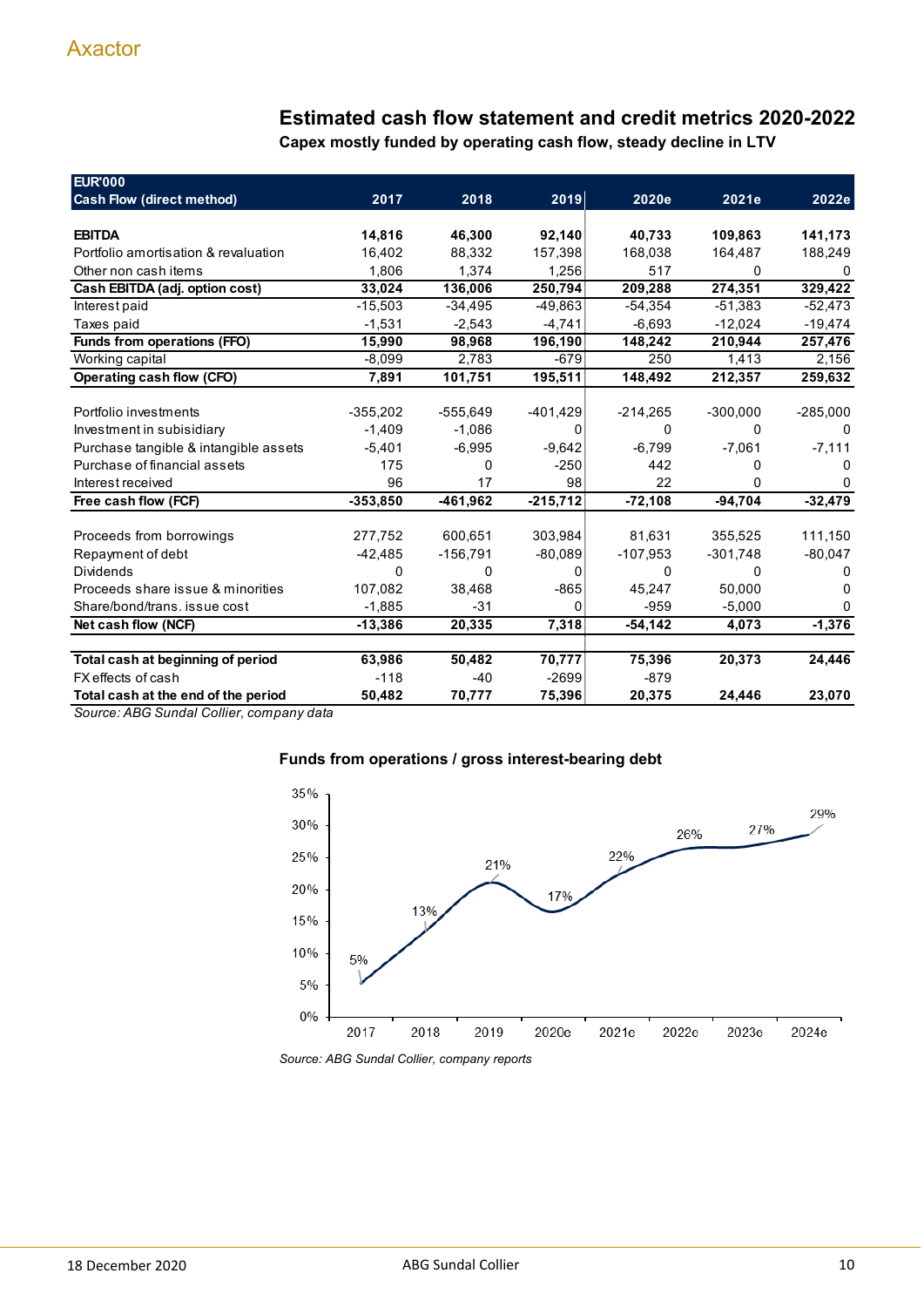

**Total LTV (NIBD / book value of NPLs and REOs**



*Source: ABG Sundal Collier, company reports, term sheet bond*





*Source: ABG Sundal Collier, company reports, term sheet bond*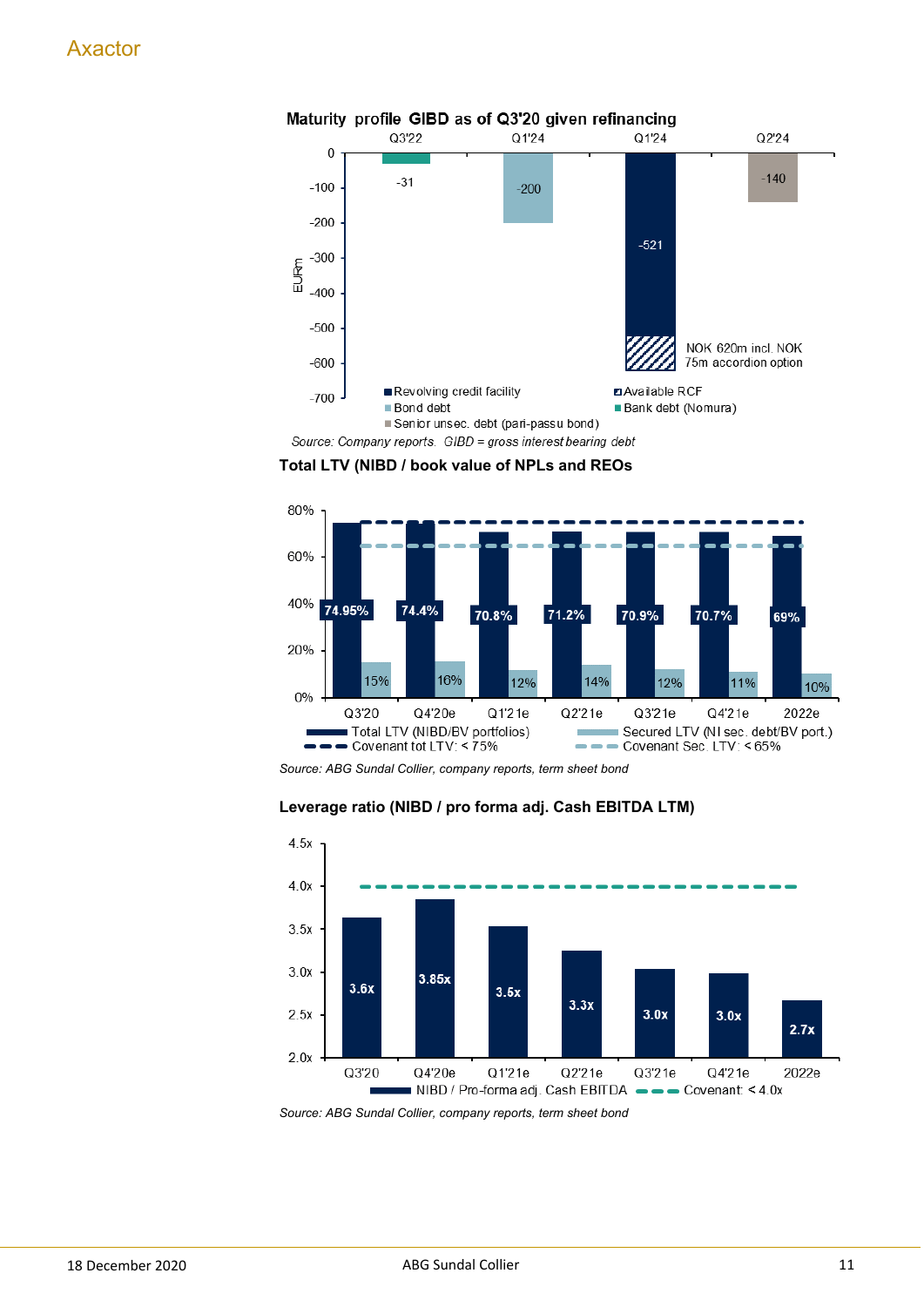# **Interest coverage (pro forma adj. Cash EBITDA LTM / interest expense)**



*Source: ABG Sundal Collier, company reports, term sheet bond*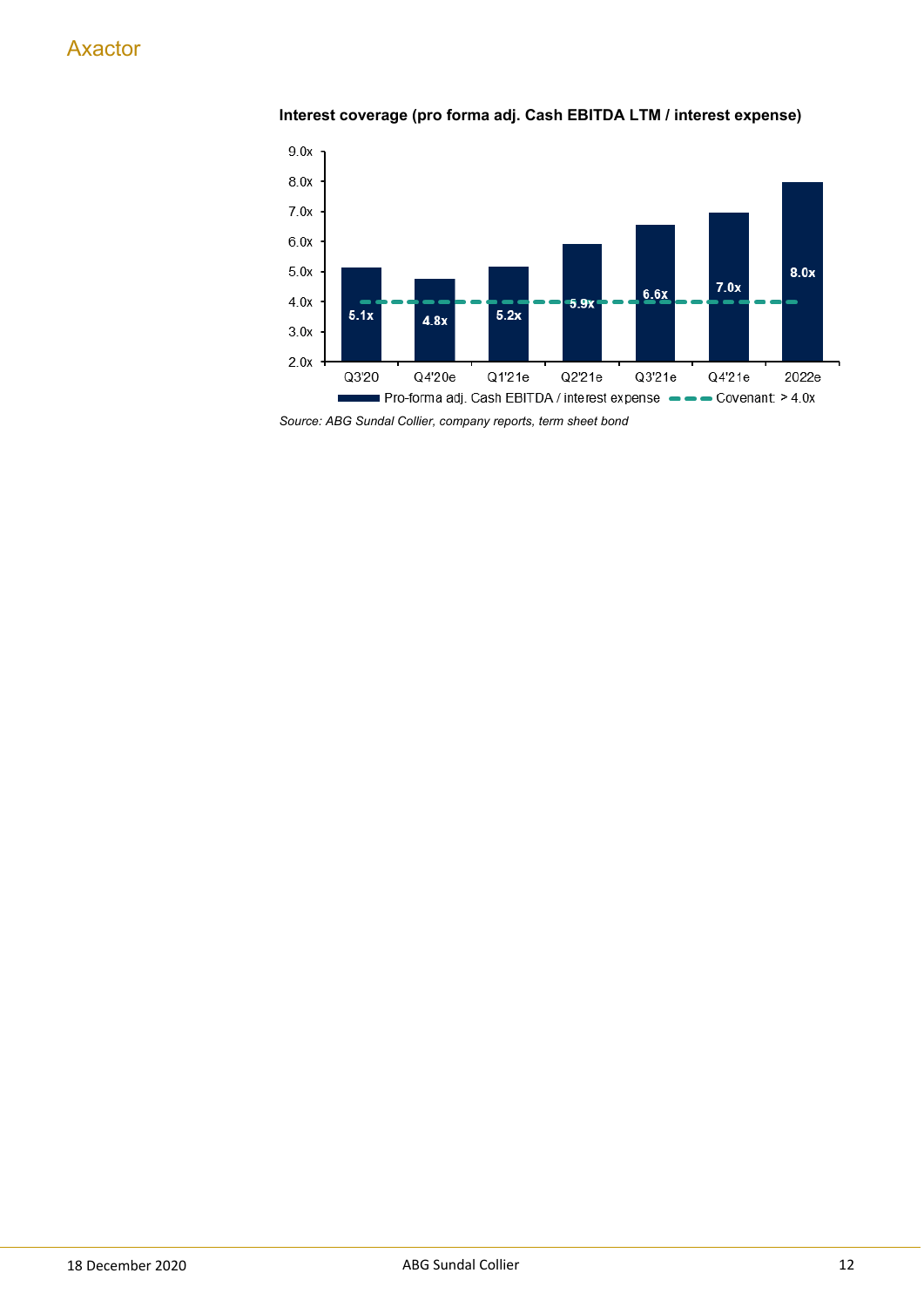| <b>Income Statement (EURm)</b>      | Q1 2019        | Q2 2019     | Q3 2019        | Q4 2019        | Q1 2020        | Q2 2020     | Q3 2020                 | Q4 2020e       |
|-------------------------------------|----------------|-------------|----------------|----------------|----------------|-------------|-------------------------|----------------|
| Sales                               | 74             | 72          | 64             | 75             | 56             | 29          | 62                      | 64             |
| COGS                                | $-52$          | $-46$       | $-44$          | $-51$          | $-41$          | $-59$       | $-32$                   | $-37$          |
| Gross profit                        | 22             | 26          | 20             | 24             | 14             | -30         | 30                      | 26             |
| Other operating items               | 0              | $\mathbf 0$ | 0              | $\mathbf 0$    | $\mathbf 0$    | $\mathbf 0$ | $\mathbf 0$             | $\mathbf 0$    |
| <b>EBITDA</b>                       | 22             | 26          | 20             | 24             | 14             | -30         | 30                      | 26             |
| Depreciation and amortisation       | $-2$           | $-2$        | -3             | -3             | -3             | -3          | $-3$                    | $-3$           |
| <b>EBITA</b>                        | 20             | 24          | 17             | 21             | 12             | -33         | 28                      | 24             |
| EO items                            | -0             | -0          | -0             | $-1$           | $-1$           | $-26$       | 5                       | $\mathbf 0$    |
| Impairment and PPA amortisation     | 0              | $\mathbf 0$ | 0              | $\mathbf 0$    | 0              | $\mathbf 0$ | $\mathbf 0$             | $\mathbf 0$    |
| <b>EBIT</b>                         | 20             | 24          | 17             | 21             | 12             | -33         | 28                      | 24             |
| Net financial items                 | $-11$          | $-14$       | -14            | $-12$          | $-15$          | $-14$       | -14                     | $-14$          |
| Pretax profit                       | 8              | 10          | 6              | 9              | 6              | -47         | 12                      | 10             |
| Tax                                 | $-3$           | -4          | -3             | $-2$           | $-2$           | 3           | $-6$                    | $-2$           |
| Net profit                          | 5              | 6           | 4              | $\overline{7}$ | 3              | -44         | $\overline{7}$          | $\overline{7}$ |
| Minority interest                   | -3             | $-2$        | $\mathbf{1}$   | $-1$           | $\overline{2}$ | 18          | -3                      | $\mathbf{1}$   |
| Net profit discontinued             | 0              | $\mathbf 0$ | $\mathbf 0$    | $\mathbf 0$    | 0              | $\mathbf 0$ | $\mathbf 0$             | $\mathbf 0$    |
| Net profit to shareholders          | $\mathbf 2$    | 5           | 4              | 5              | 5              | $-27$       | $\overline{\mathbf{4}}$ | 9              |
| <b>EPS</b>                          | 0              | 0.03        | 0.03           | 0.03           | 0.03           | $-0.14$     | 0.02                    | 0.05           |
| <b>EPS Adj</b>                      | $\mathbf 0$    | 0.03        | 0.02           | 0.04           | 0.00           | $-0.01$     | 0.01                    | 0.05           |
| Total extraordinary items after tax | $-0$           | -0          | $\mathbf{1}$   | $-0$           | 5              | $-25$       | $\overline{2}$          | $\mathbf 0$    |
| Tax rate (%)                        | 42.0           | 37.3        | 42.3           | 23.2           | 38.4           | 5.4         | 47.1                    | 25.0           |
| Gross margin (%)                    | 30.1           | 36.1        | 31.2           | 31.8           | 25.4           | $-104.6$    | 48.7                    | 41.2           |
| EBITDA margin (%)                   | 30.1           | 36.1        | 31.2           | 31.8           | 25.4           | $-104.6$    | 48.7                    | 41.2           |
| EBITA margin (%)                    | 27.0           | 32.8        | 27.1           | 28.1           | 20.7           | $-113.7$    | 44.5                    | 37.0           |
| EBIT margin (%)                     | 27.0           | 32.8        | 27.1           | 28.1           | 20.7           | $-113.7$    | 44.5                    | 37.0           |
| Pretax margin (%)                   | 10.8           | 13.6        | 9.9            | 11.4           | 10.1           | $-163.8$    | 19.7                    | 15.4           |
| Net margin (%)                      | 6.3            | 8.5         | 5.7            | 8.7            | 6.2            | $-154.9$    | 10.4                    | 11.5           |
| Growth rates Y/Y                    | Q1 2019        | Q2 2019     | Q3 2019        | Q4 2019        | Q1 2020        | Q2 2020     | Q3 2020                 | Q4 2020e       |
| Sales growth (%)                    | 105.7          | 33.2        | 32.0           | 10.0           | $-24.5$        | $-60.4$     | $-3.1$                  | $-14.9$        |
| EBITDA growth (%)                   | 263.1          | 146.5       | 99.8           | 21.7           | $-36.2$        | -chg        | 51.5                    | 10.1           |
| EBIT growth (%)                     | 317.9          | 160.1       | 104.4          | 17.4           | $-42.1$        | $-chq$      | 59.2                    | 12.3           |
| Net profit growth (%)               | $+chq$         | 3,563.7     | 825.6          | 132.1          | $-25.4$        | -chg        | 77.8                    | 12.5           |
| EPS growth (%)                      | $+chg$         | 3,563.7     | 825.6          | 132.1          | $-25.4$        | -chg        | 77.8                    | 12.5           |
| Adj earnings numbers                | Q1 2019        | Q2 2019     | Q3 2019        | Q4 2019        | Q1 2020        | Q2 2020     | Q3 2020                 | Q4 2020e       |
| EBITDA Adj                          | 22             | 26          | 20             | 24             | 16             | -4          | 25                      | 26             |
| EBITDA Adj margin (%)               | 30.3           | 36.6        | 31.7           | 32.6           | 27.9           | $-13.3$     | 40.6                    | 41.2           |
| <b>EBITA Adj</b>                    | 20             | 24          | 18             | 22             | 13             | -6          | 23                      | 24             |
| EBITA Adj margin (%)                | 27.2           | 33.3        | 27.6           | 28.8           | 23.2           | $-22.4$     | 36.4                    | 37.0           |
| <b>EBIT Adj</b>                     | 20             | 24          | 18             | 22             | 13             | -6          | 23                      | 24             |
| EBIT Adj margin (%)                 | 27.2           | 33.3        | 27.6           | 28.8           | 23.2           | $-22.4$     | 36.4                    | 37.0           |
| Pretax profit Adj                   | 9              | 10          | 4              | 9              | $-2$           | $-21$       | 8                       | 10             |
| Net profit Adj                      | 5              | 7           | $\overline{2}$ | $\overline{7}$ | $-1$           | $-20$       | $\overline{4}$          | 7              |
| Net profit to shareholders Adj      | $\overline{2}$ | 5           | 3              | 6              | 1              | $-2$        | $\overline{2}$          | 9              |
| Net Adj margin (%)                  | 6.8            | 9.1         | 3.5            | 9.4            | $-2.1$         | $-68.8$     | 7.1                     | 11.5           |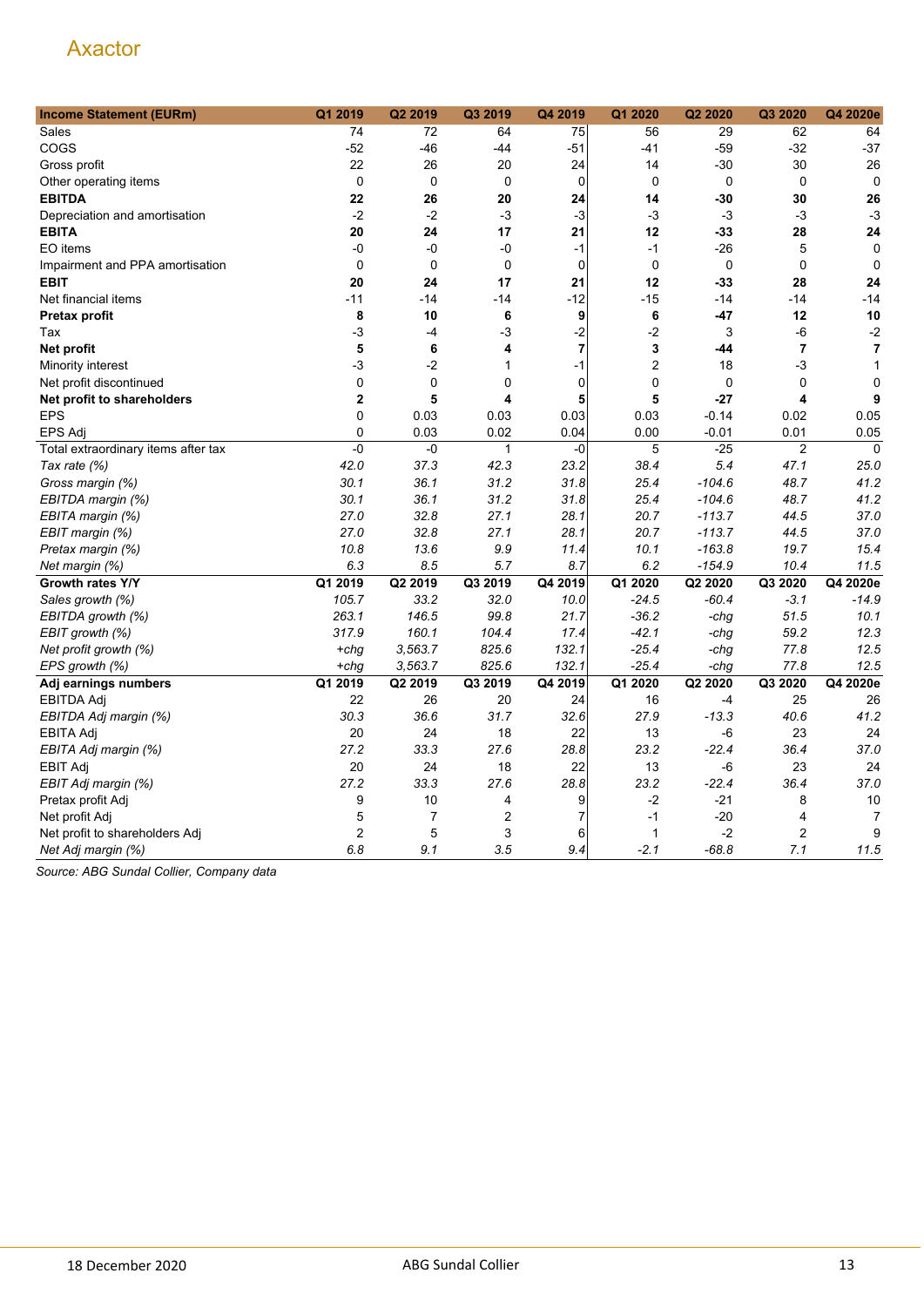| <b>Income Statement (EURm)</b>      | na | na | 2015 | 2016    | 2017         | 2018           | 2019        | 2020e    | 2021e   | 2022e       |
|-------------------------------------|----|----|------|---------|--------------|----------------|-------------|----------|---------|-------------|
| Sales                               | na | na | 0    | 37      | 90           | 207            | 285         | 210      | 275     | 309         |
| COGS                                | na | na | 0    | -44     | $-75$        | $-161$         | $-193$      | $-169$   | $-165$  | $-168$      |
| Gross profit                        | na | na | 0    | -6      | 15           | 46             | 92          | 41       | 110     | 141         |
| Other operating items               | na | na | 0    | 0       | 0            | 0              | 0           | 0        | 0       | 0           |
| <b>EBITDA</b>                       | na | na | 0    | -6      | 15           | 46             | 92          | 41       | 110     | 141         |
| Depreciation and amortisation       | na | na | 0    | $-3$    | $-5$         | -6             | $-10$       | $-11$    | -11     | $-11$       |
| Of which leasing depreciation       | na | na | 0    | 0       | 0            | 0              | 0           | 0        | 0       | 0           |
| <b>EBITA</b>                        | na | na | 0    | $-10$   | 9            | 40             | 82          | 30       | 99      | 130         |
| EO items                            | na | na | 0    | $-3$    | $-2$         | 6              | $-2$        | -60      | 0       | 0           |
| Impairment and PPA amortisation     | na | na | 0    | 0       | 0            | 0              | $\mathbf 0$ | 0        | 0       | $\mathbf 0$ |
| <b>EBIT</b>                         | na | na | 0    | -10     | 9            | 40             | 82          | 30       | 99      | 130         |
| Net financial items                 | na | na | 0    | $-2$    | $-7$         | $-34$          | $-51$       | -57      | $-51$   | $-53$       |
| <b>Pretax profit</b>                | na | na | 0    | $-12$   | $\mathbf{2}$ | 6              | 33          | $-19$    | 48      | 78          |
| Tax                                 | na | na | 0    | 1       | 1            | -4             | $-12$       | -8       | $-12$   | $-19$       |
| Net profit                          | na | na | 0    | $-11$   | 3            | $\mathbf 2$    | 21          | -27      | 36      | 58          |
| Minority interest                   | na | na | 0    | 0       | 0            | $\overline{2}$ | $-5$        | 18       | 11      | 9           |
| Net profit discontinued             | na | na | 0    | 0       | 0            | 0              | 0           | 0        | 0       | $\Omega$    |
| Net profit to shareholders          | na | na | 0    | $-11$   | 3            | 4              | 16          | -9       | 47      | 68          |
| <b>EPS</b>                          |    |    | 0    | $-0.01$ | 0.00         | 0.03           | 0.11        | $-0.05$  | 0.19    | 0.27        |
| <b>EPS Adj</b>                      | na | na | 0    | -0.01   | 0.00         | 0.01           | 0.10        | 0.16     | 0.19    | 0.27        |
| Total extraordinary items after tax | na | na | 0    | $-3$    | $-3$         | $\overline{2}$ | 0           | $-74$    | 0       | $\mathbf 0$ |
|                                     | na | na |      | 0       | 0            | 0              | 0           |          | 0       | 0           |
| Leasing payments                    | na | na | 0    |         |              |                |             | 0        |         |             |
| Tax rate (%)                        | na | na | ns   | 6.1     | 31.0         | 61.3           | 35.7        | 40.8     | 25.0    | 25.0        |
| Gross margin (%)                    | na | na | nm   | $-17.5$ | 16.5         | 22.4           | 32.3        | 19.4     | 40.0    | 45.6        |
| EBITDA margin (%)                   | na | na | nm   | $-17.5$ | 16.5         | 22.4           | 32.3        | 19.4     | 40.0    | 45.6        |
| EBITA margin (%)                    | na | na | nm   | $-25.9$ | 10.6         | 19.5           | 28.8        | 14.4     | 36.1    | 42.2        |
| EBIT margin (%)                     | na | na | nm   | $-25.9$ | 10.6         | 19.5           | 28.8        | 14.4     | 36.1    | 42.2        |
| Pretax margin (%)                   | na | na | nm   | $-32.1$ | 2.2          | 3.0            | 11.4        | $-9.2$   | 17.5    | 25.2        |
| Net margin (%)                      | na | na | nm   | $-30.1$ | 2.9          | 1.2            | 7.4         | $-12.9$  | 13.1    | 18.9        |
| Growth rates Y/Y                    | na | na | 2015 | 2016    | 2017         | 2018           | 2019        | 2020e    | 2021e   | 2022e       |
| Sales growth (%)                    | na | na | na   | na      | 142.2        | 130.4          | 37.8        | $-26.3$  | 30.6    | 12.6        |
| EBITDA growth (%)                   | na | na | na   | high    | 328.4        | 212.5          | 99.0        | $-55.8$  | 169.7   | 28.5        |
| EBIT growth (%)                     | na | na | na   | high    | 198.7        | 324.6          | 103.6       | $-63.2$  | 228.3   | 31.5        |
| Net profit growth (%)               | na | na | na   | high    | 123.2        | $-8.0$         | 781.0       | $-229.2$ | 233.1   | 62.0        |
| EPS growth (%)                      | na | na | na   | high    | 116.0        | 1,512.2        | 307.2       | $-147.7$ | 472.2   | 43.6        |
| Profitability                       | na | na | 2015 | 2016    | 2017         | 2018           | 2019        | 2020e    | 2021e   | 2022e       |
| ROE (%)                             | na | na | na   | $-12.2$ | 1.2          | 1.7            | 6.0         | $-3.2$   | 12.7    | 14.1        |
| ROE Adj (%)                         | na | na | na   | $-8.5$  | 2.5          | 0.8            | 5.9         | 10.3     | 12.7    | 14.1        |
| ROCE (%)                            | na | na | na   | $-7.7$  | 2.1          | 4.3            | 7.1         | 2.9      | 7.5     | 9.0         |
| ROCE Adj(%)                         | na | na | na   | $-4.9$  | 2.6          | 3.6            | 7.1         | 6.9      | 7.5     | 9.0         |
| ROIC (%)                            | na | na | na   | $-8.9$  | 3.3          | 2.0            | 4.7         | 3.4      | $5.6\,$ | 6.8         |
| ROIC Adj (%)                        | na | na | na   | $-6.1$  | 3.9          | 1.7            | 4.8         | 10.1     | 5.6     | 6.8         |
| Adj earnings numbers                | na | na | 2015 | 2016    | 2017         | 2018           | 2019        | 2020e    | 2021e   | 2022e       |
| EBITDA Adj                          | na | na | 0    | $-3$    | 17           | 40             | 94          | 101      | 110     | 141         |
| EBITDA Adj margin (%)               | na | na | nm   | $-9.2$  | 18.5         | 19.3           | 32.9        | 47.9     | 40.0    | 45.6        |
| EBITDA lease Adj                    | na | na | 0    | 0       | 0            | 0              | 0           | 0        | 0       | 0           |
| EBITDA lease Adj margin (%)         | na | na | nm   | 0       | 0            | 0              | 0           | 0        | 0       | 0           |
| EBITA Adj                           | na | na | 0    | $-7$    | 11           | 34             | 84          | 90       | 99      | 130         |
| EBITA Adj margin (%)                | na | na | nm   | $-17.6$ | 12.6         | 16.4           | 29.4        | 42.9     | 36.1    | 42.2        |
| <b>EBIT Adj</b>                     | na | na | 0    | $-7$    | 11           | 34             | 84          | 90       | 99      | 130         |
| EBIT Adj margin (%)                 | na | na | nm   | $-17.6$ | 12.6         | 16.4           | 29.4        | 42.9     | 36.1    | 42.2        |
| Pretax profit Adj                   | na | na | 0    | -8      | 4            | 0              | 32          | 33       | 48      | 78          |
| Net profit Adj                      | na | na | 0    | -8      | 6            | 0              | 21          | 12       | 36      | 58          |
| Net profit to shareholders Adj      | na | na | 0    | -8      | 6            | 2              | 16          | 30       | 47      | 68          |
| Net Adj margin (%)                  | na | na | nm   | $-21.1$ | $6.2\,$      | $0.0\,$        | $7.3$       | 5.7      | 13.1    | 18.9        |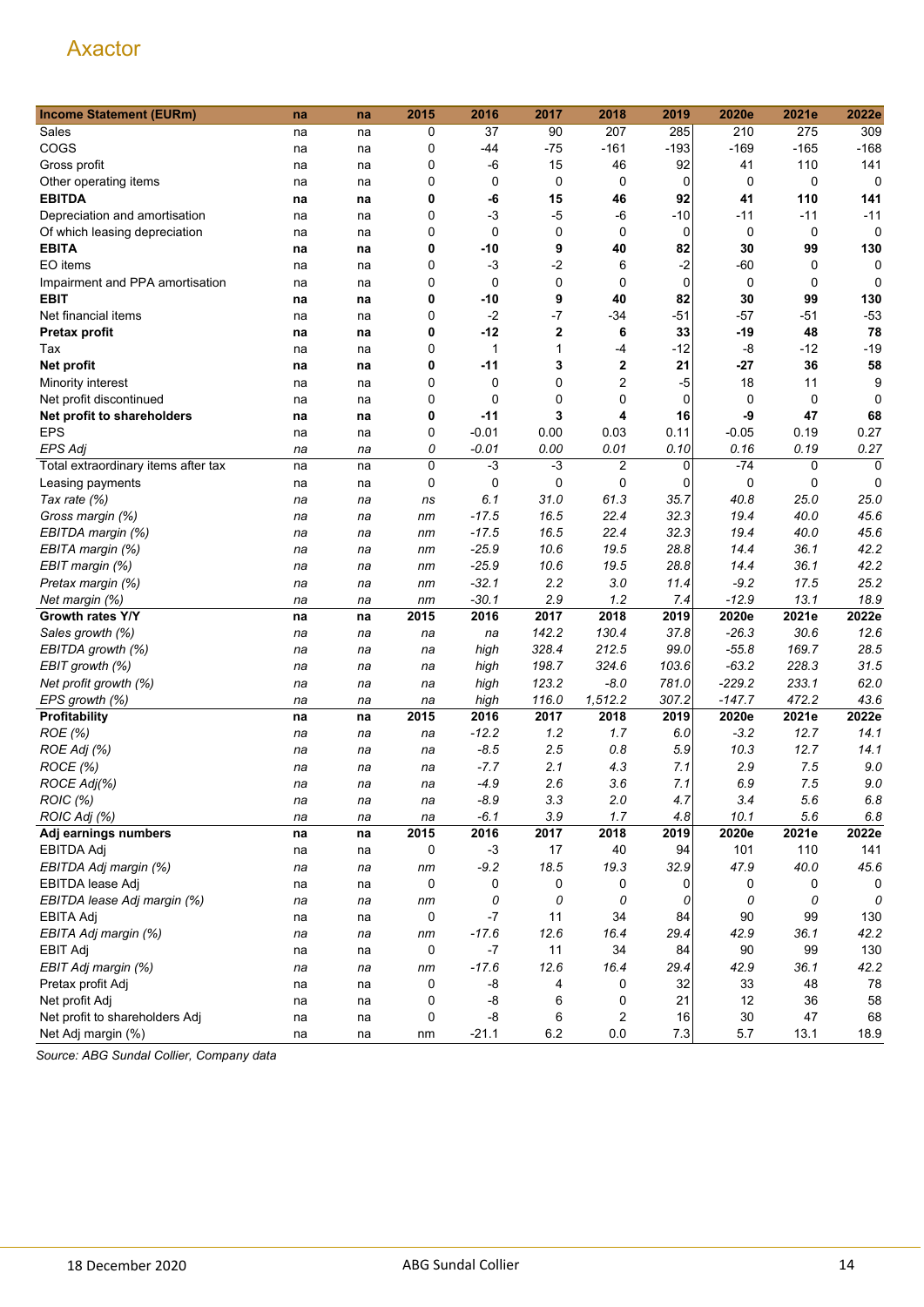| <b>Cash Flow Statement (EURm)</b>     | na | na | 2015        | 2016           | 2017        | 2018   | 2019     | 2020e    | 2021e       | 2022e  |
|---------------------------------------|----|----|-------------|----------------|-------------|--------|----------|----------|-------------|--------|
| <b>EBITDA</b>                         | na | na | 0           | $-6$           | 15          | 46     | 92       | 41       | 110         | 141    |
| Net financial items                   | na | na | 0           | $-2$           | $-7$        | $-34$  | $-51$    | $-57$    | $-51$       | $-53$  |
| Paid tax                              |    |    | 0           | 0              | 1           | -4     | $-12$    | -8       | $-12$       | $-19$  |
| Non-cash items                        | na | na | 0           | 1              | 8           | 90     | 167      | 173      | 164         | 188    |
|                                       | na | na |             |                |             |        |          |          |             |        |
| Cash flow before change in WC         | na | na | 0           | $-8$           | 16          | 99     | 196      | 148      | 211         | 257    |
| Change in WC                          | na | na | 0           | $-6$           | -8          | 3      | $-1$     | 0        | 1           | 2      |
| Operating cash flow                   | na | na | 0           | -14            | 8           | 102    | 196      | 148      | 212         | 260    |
| CAPEX tangible fixed assets           | na | na | 0           | $-76$          | $-355$      | -556   | -401     | -214     | $-300$      | $-285$ |
| CAPEX intangible fixed assets         | na | na | 0           | $-2$           | $-5$        | $-7$   | -10      | -7       | $-7$        | $-7$   |
| Acquisitions and disposals            | na | na | 0           | $-48$          | $-1$        | $-1$   | 0        | 0        | 0           | 0      |
| Free cash flow                        | na | na | 0           | $-139$         | -354        | $-462$ | -215     | -73      | $-95$       | $-32$  |
| Dividend paid                         | na | na | 0           | 0              | 0           | 0      | 0        | 0        | 0           | 0      |
| Share issues and buybacks             | na | na | 0           | 0              | 0           | 0      | 0        | 0        | 0           | 0      |
| Lease liability amortisation          | na | na | $\mathbf 0$ | 0              | 0           | 0      | 0        | 0        | $\mathbf 0$ | 0      |
| Other non cash items                  | na | na | 0           | 116            | 107         | 39     | 14       | 62       | 36          | -5     |
| <b>Balance Sheet (EURm)</b>           | na | na | 2015        | 2016           | 2017        | 2018   | 2019     | 2020e    | 2021e       | 2022e  |
| Goodwill                              | na | na | 0           | 53             | 54          | 56     | 56       | 54       | 54          | 54     |
| Other intangible assets               | na | na | 0           | 22             | 25          | 29     | 40       | 34       | 34          | 34     |
| Tangible fixed assets                 | na | na | 0           | 128            | 471         | 929    | 1,171    | 1,188    | 1,319       | 1,412  |
| Right-of-use asset                    |    |    | 0           | 0              | 0           | 0      | 0        | 0        | 0           | 0      |
|                                       | na | na |             |                |             |        |          |          |             |        |
| Total other fixed assets              | na | na | 0           | 1              | 1           | 1      | 1        | 1        | 1           |        |
| <b>Fixed assets</b>                   | na | na | 0           | 205            | 551         | 1,015  | 1,268    | 1,276    | 1,408       | 1,501  |
| Inventories                           | na | na | 0           | 0              | 0           | 0      | 0        | 0        | 0           | 0      |
| Receivables                           | na | na | 0           | 6              | 9           | 10     | 13       | 8        | 10          | 11     |
| Other current assets                  | na | na | 0           | 8              | 13          | 12     | 15       | 11       | 14          | 16     |
| Cash and liquid assets                | na | na | 0           | 65             | 50          | 71     | 75       | 20       | 24          | 23     |
| <b>Total assets</b>                   | na | na | 0           | 283            | 622         | 1,108  | 1,372    | 1,315    | 1,457       | 1,551  |
| Shareholders equity                   | na | na | 0           | 183            | 260         | 264    | 281      | 299      | 445         | 513    |
| Minority                              | na | na | 0           | 0              | 32          | 64     | 97       | 74       | 8           | $-1$   |
| <b>Total equity</b>                   | na | na | 0           | 183            | 292         | 328    | 378      | 372      | 453         | 512    |
| Long-term debt                        | na | na | 0           | 25             | 238         | 568    | 466      | 574      | 911         | 979    |
| Pension debt                          | na | na | 0           | $\mathbf 0$    | 0           | 0      | 0        | 0        | 0           | 0      |
| Convertible debt                      | na | na | 0           | 0              | 0           | 0      | 0        | 0        | 0           | 0      |
| Leasing liability                     |    |    | 0           | 0              | 0           | 0      | 0        | 0        | 0           | 0      |
|                                       | na | na | 0           | 9              | 9           | 15     | 22       | 16       | 16          | 16     |
| Total other long-term liabilities     | na | na |             |                |             |        |          |          |             |        |
| Short-term debt                       | na | na | 0           | 49             | 61          | 167    | 464      | 319      | 36          | 0      |
| Accounts payable                      | na | na | 0           | $\overline{7}$ | 4           | 5      | 6        | 6        | 4           | 4      |
| Other current liabilities             | na | na | 0           | 10             | 19          | 26     | 36       | 28       | 37          | 41     |
| <b>Total liabilities and equity</b>   | na | na | 0           | 283            | 622         | 1,108  | 1,372    | 1,315    | 1,457       | 1,551  |
| Net IB debt                           | na | na | 0           | 9              | 248         | 664    | 855      | 873      | 923         | 956    |
| Net IB debt excl. pension debt        | na | na | 0           | 9              | 248         | 664    | 855      | 873      | 923         | 956    |
| Net IB debt excl. leasing             | na | na | 0           | 0              | 0           | 0      | $\Omega$ | $\Omega$ | 0           | 0      |
| Capital invested                      | na | na | 0           | 202            | 549         | 1,006  | 1,255    | 1,261    | 1,392       | 1,483  |
| Working capital                       | na | na | 0           | $-3$           | $-2$        | -8     | $-13$    | $-15$    | $-16$       | $-18$  |
| EV breakdown                          | na | na | 2015        | 2016           | 2017        | 2018   | 2019     | 2020e    | 2021e       | 2022e  |
| Market cap. diluted (m)               | na | na | 1,354       | 3,742          | 4,973       | 323    | 300      | 181      | 245         | 245    |
| Net IB debt Adj                       | na | na | 0           | 9              | 248         | 664    | 855      | 873      | 923         | 956    |
| Market value of minority              | na | na | 0           | 0              | 0           | 0      | 0        | 0        | 0           | 0      |
| Reversal of shares and participations | na | na | 0           | 0              | 0           | 0      | 0        | 0        | 0           | 0      |
| Reversal of conv. debt assumed equity | na | na | 0           | 0              | $\mathbf 0$ | 0      | 0        | 0        | 0           |        |
| EV                                    | na | na | 1,354       | 3,751          | 5,222       | 987    | 1,155    | 1,054    | 1,168       | 1,201  |
| <b>Capital efficiency</b>             | na | na | 2015        | 2016           | 2017        | 2018   | 2019     | 2020e    | 2021e       | 2022e  |
| Total assets turnover (%)             | na | na | na          | 26.2           | 19.8        | 23.9   | 23.0     | 15.6     | 19.8        | 20.6   |
| Working capital/sales (%)             |    |    |             | $-4.5$         | $-2.9$      | $-2.5$ | $-3.8$   | $-6.8$   | $-5.7$      | $-5.6$ |
|                                       | na | na | na          |                |             |        |          |          |             |        |
| Financial risk and debt service       | na | na | 2015        | 2016           | 2017        | 2018   | 2019     | 2020e    | 2021e       | 2022e  |
| Net debt/equity                       | na | na | nm          | 0.05           | 0.85        | 2.02   | 2.26     | 2.35     | 2.04        | 1.87   |
| Net debt/market cap                   | na | na | 0           | 0.00           | 0.06        | 1.66   | 2.92     | 4.84     | 3.76        | 3.90   |
| Equity ratio (%)                      | na | na | nm          | 64.6           | 46.9        | 29.6   | 27.5     | 28.3     | 31.1        | 33.0   |
| Net IB debt adj./equity               | na | na | nm          | 0.05           | 0.85        | 2.02   | 2.26     | 2.35     | 2.04        | 1.87   |
| Current ratio                         | na | na | nm          | 1.19           | 0.85        | 0.47   | 0.20     | 0.11     | 0.64        | 1.11   |
| EBITDA/net interest                   | na | na | na          | $-3.39$        | 2.17        | 1.56   | 1.80     | 0.73     | 2.15        | 2.69   |
| Net IB debt/EBITDA                    | na | na | nm          | $-1.46$        | 16.76       | 14.33  | 9.27     | 21.44    | 8.40        | 6.77   |
| Net IB debt/EBITDA lease Adj          | na | na | nm          | nm             | nm          | nm     | nm       | nm       | nm          | nm     |
| Interest cover                        | na | na | nm          | $-4.76$        | 1.38        | 1.36   | 1.60     | 0.54     | 1.94        | 2.48   |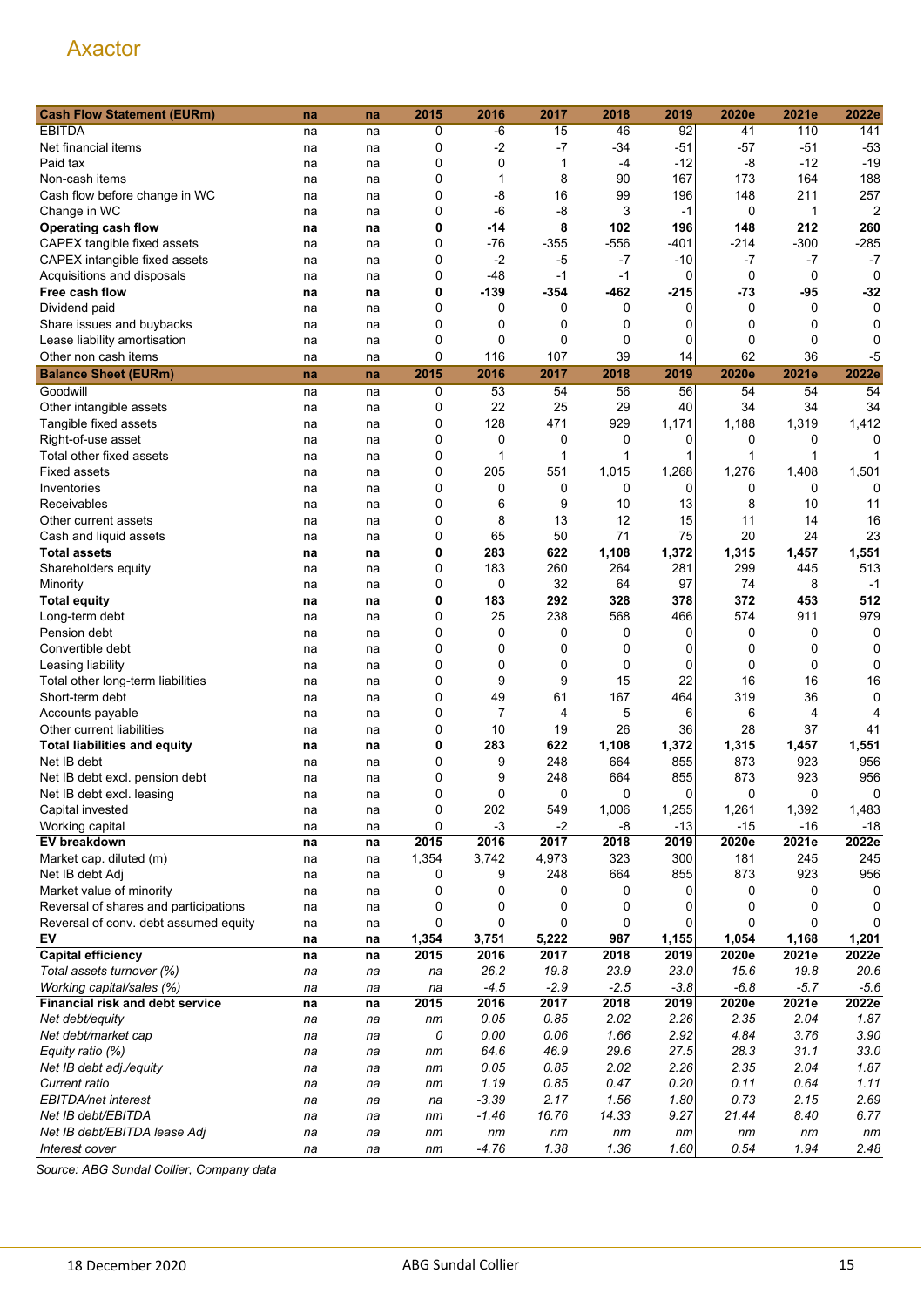| <b>Valuation and Ratios (EURm)</b>         | na | na | 2015        | 2016        | 2017    | 2018     | 2019    | 2020e   | 2021e   | 2022e       |
|--------------------------------------------|----|----|-------------|-------------|---------|----------|---------|---------|---------|-------------|
| Shares outstanding adj.                    | na | na | 597         | 1,226       | 1,516   | 154      | 155     | 185     | 252     | 252         |
| Fully diluted shares Adj                   | na | na | 652         | 1,282       | 1,702   | 173      | 155     | 185     | 252     | 252         |
| <b>EPS</b>                                 | na | na | 0           | $-0.01$     | 0.00    | 0.03     | 0.11    | $-0.05$ | 0.19    | 0.27        |
| Dividend per share Adj                     | na | na | 0           | $\mathbf 0$ | 0       | 0        | 0       | 0       | 0       | $\mathbf 0$ |
| EPS Adj                                    | na | na | 0           | $-0.01$     | 0.00    | 0.01     | 0.10    | 0.16    | 0.19    | 0.27        |
| <b>BVPS</b>                                | na | na | 0           | 0.15        | 0.17    | 1.71     | 1.81    | 1.61    | 1.77    | 2.04        |
| <b>BVPS Adj</b>                            | na | na | $\mathbf 0$ | 0.10        | 0.13    | 1.29     | 1.33    | 1.25    | 1.50    | 1.77        |
| Net IB debt / share                        | na | na | $\mathbf 0$ | 0.0         | 0.2     | 4.3      | 5.5     | 4.7     | 3.7     | 3.8         |
| Share price                                | na | na | 2.08        | 2.92        | 2.92    | 1.87     | 1.93    | 0.97    | 0.97    | 0.97        |
| Market cap. (m)                            | na | na | 1,239       | 3,580       | 4,431   | 288      | 300     | 181     | 245     | 245         |
| Valuation                                  | na | na | 2015        | 2016        | 2017    | 2018     | 2019    | 2020e   | 2021e   | 2022e       |
| P/E                                        | na | na | nm          | $-290.8$    | 1,818.3 | 72.1     | 18.3    | $-19.4$ | 5.2     | 3.6         |
| EV/sales                                   | na | na | nm          | 101.19      | 58.16   | 4.77     | 4.05    | 5.01    | 4.25    | 3.88        |
| EV/EBITDA                                  | na | na | nm          | $-578.2$    | 352.4   | 21.3     | 12.5    | 25.9    | 10.6    | 8.5         |
| <b>EV/EBITA</b>                            | na | na | nm          | $-390.2$    | 550.3   | 24.5     | 14.1    | 34.9    | 11.8    | 9.2         |
| EV/EBIT                                    | na | na | nm          | $-390.2$    | 550.3   | 24.5     | 14.1    | 34.9    | 11.8    | 9.2         |
| Dividend yield (%)                         | na | na | 0           | 0           | 0       | 0        | 0       | 0       | 0       | 0           |
| FCF yield (%)                              | na | na | 0           | $-4.3$      | $-7.4$  | $-143.0$ | $-72.1$ | $-40.2$ | $-38.6$ | $-13.2$     |
| Lease adj. FCF yield (%)                   | na | na | 0           | $-4.3$      | $-7.4$  | $-143.0$ | $-72.1$ | $-40.2$ | $-38.6$ | $-13.2$     |
| P/BVPS                                     | na | na | nm          | 19.57       | 17.04   | 1.09     | 1.07    | 0.61    | 0.55    | 0.48        |
| P/BVPS Adj                                 | na | na | nm          | 28.50       | 22.15   | 1.45     | 1.46    | 0.78    | 0.65    | 0.55        |
| P/E Adj                                    | na | na | nm          | $-415.6$    | 856.4   | 152.4    | 18.4    | 6.1     | 5.2     | 3.6         |
| EV/EBITDA Adj                              | na | na | nm          | $-1,100.4$  | 314.1   | 24.7     | 12.3    | 10.5    | 10.6    | 8.5         |
| EV/EBITA Adj                               | na | na | nm          | $-574.0$    | 462.3   | 29.1     | 13.8    | 11.7    | 11.8    | 9.2         |
| EV/EBIT Adj                                | na | na | nm          | $-574.0$    | 462.3   | 29.1     | 13.8    | 11.7    | 11.8    | 9.2         |
| EV/cap. employed                           | na | na | nm          | 14.6        | 8.8     | 0.9      | 0.9     | 0.8     | 0.8     | 0.8         |
| <b>Investment ratios</b>                   | na | na | 2015        | 2016        | 2017    | 2018     | 2019    | 2020e   | 2021e   | 2022e       |
| Capex/sales                                | na | na | nm          | 209.7       | 401.5   | 271.9    | 144.1   | 105.2   | 111.8   | 94.4        |
| Capex/depreciation                         | na | na | nm          | 2,486.4     | 6,767.5 | 9,361.5  | 4,062.6 | 2,102.5 | 2,881.8 | 2,729.0     |
| Capex tangibles/tangible fixed assets      | na | na | nm          | 59.1        | 75.4    | 59.8     | 34.3    | 18.0    | 22.7    | 20.2        |
| Capex intangibles/definite intangibles     | na | na | nm          | 55.7        | 82.3    | 68.1     | 51.6    | 51.6    | 53.5    | 53.7        |
| Depreciation on intangibles/definite intar | na | na | nm          | 0           | 0       | 0        | 0       | 0       | 0       | 0           |
| Depreciation on tangibles/tangibles        | na | na | nm          | 2.4         | 1.1     | 0.6      | 0.9     | 0.9     | 0.8     | 0.8         |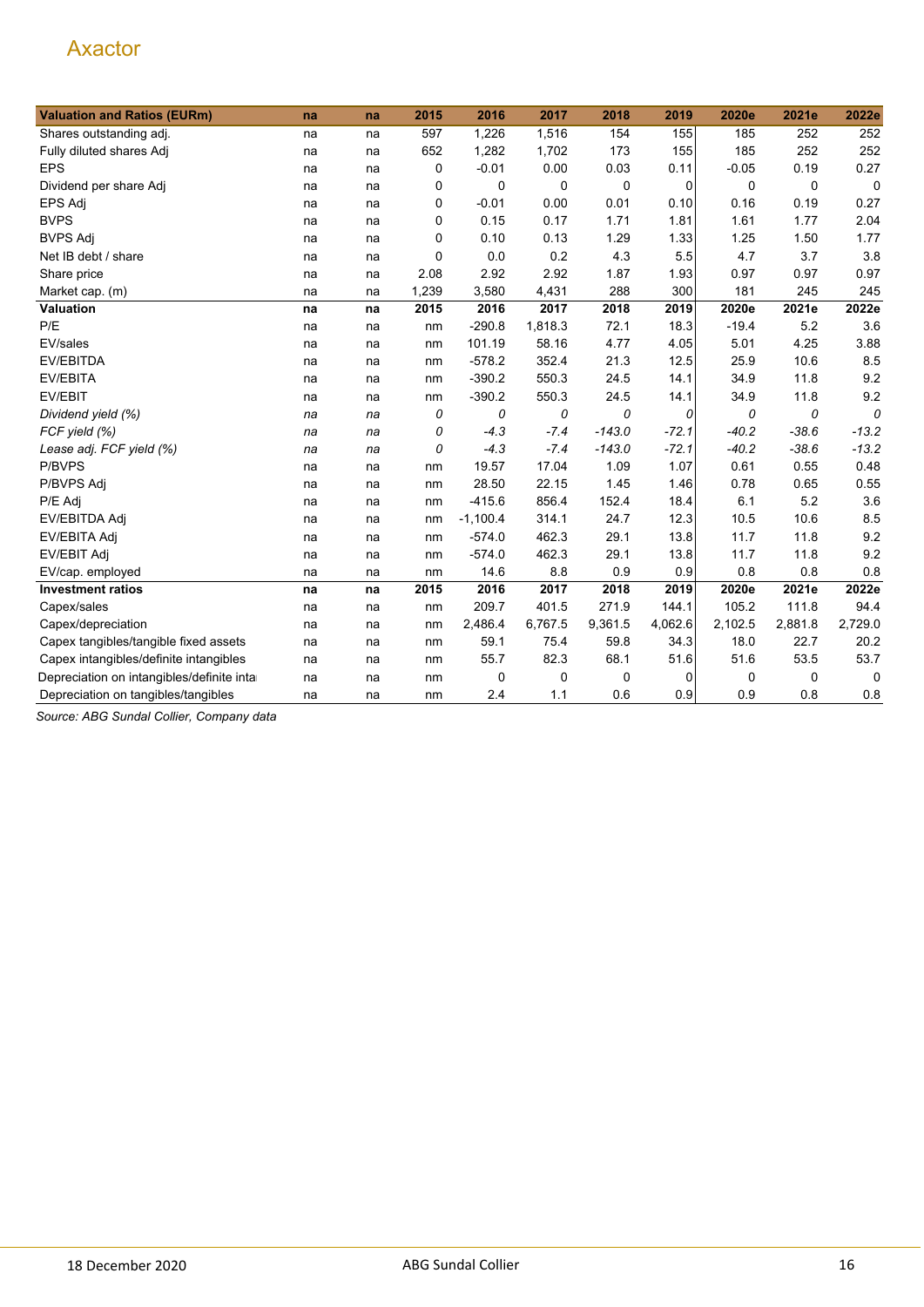## **Analyst certification**

I/We, Jan Erik Gjerland, Jonas Bru Lien, the author(s) of this report, certify that not withstanding the existence of any such potential conflicts of interests referred to below, the views expressed in this report accurately reflect my/our personal view about the companies and securities covered in this report.

#### **Analyst valuation methods**

ABG Sundal Collier analysts may publish valuation ranges for stocks covered under Company Sponsored Research. These valuation ranges rely on various valuation methods. One of the most frequently used methods is the valuation of a company by calculation of that company's discounted cash flow (DCF). Another valuation method is the analysis of a company's return on capital employed relative to its cost of capital. Finally, the analysts may analyse various valuation multiples (e.g. the P/E multiples and the EV/EBITDA multiples) relative to global industry peers. In special cases, particularly for property companies and investment companies, the ratio of price to net asset value is considered. Valuation ranges may be changed when earnings and cash flow forecasts are changed. They may also be changed when the underlying value of a company's assets changes (in the cases of investment companies, property companies or insurance companies) or when factors impacting the required rate of return change.

#### **Important Company Specific Disclosure**

The following disclosures relate to the relationship between ABG Sundal Collier and its affiliates and the companies covered by ABG Sundal Collier referred to in this research report.

Unless disclosed in this section, ABG Sundal Collier has no required regulatory disclosures to make in relation to an ownership position for the analyst(s) and members of the analyst's household, ownership by ABG Sundal Collier, ownership in ABG Sundal Collier by the company(ies) to whom the report(s) refer(s) to, market making, managed or co-managed public offerings, compensation for provision of certain services, directorship of the analyst, or a member of the analyst's household, or in relation to any contractual obligations to the issuance of this research report.

ABG Sundal Collier has undertaken a contractual obligation to issue this report and receives predetermined compensation from the company covered in this report.

ABG Sundal Collier has managed or co-managed a public or Rule 144A offering for Axactor in the last 12 months.

Within the last 12 months, ABG Sundal Collier has received compensation for Corporate Finance services from Axactor .

ABG Sundal Collier acted as Joint Lead Manager and Bookrunner to Axactor SE in relation to the NOK 320m private placement of new shares and EUR 200m senior unsecured bond issue, and issued a fairness opinion to the Board of Directors in respect of the valuation of Axactor **Invest** 

ABG Sundal Collier is not aware of any other actual, material conflicts of interest of the analyst or ABG Sundal Collier of which the analyst knows or has reason to know at the time of the publication of this report.

Production of report: 18/12/2020 06:59 CET.

All prices are as of market close on 16 December, 2020 unless otherwise noted.

## **Disclaimer**

This document has been prepared by ABG Sundal Collier which is the marketing name referring to all or any of ABG Sundal Collier ASA, ABG Sundal Collier AB or ABG Sundal Collier Partners LLP and any of their affiliated or associated companies and their directors, officers, representatives and employees.

This research product is commissioned and paid for by the company covered in this report. As such, this report is deemed to constitute an acceptable minor non-monetary benefit (i.e. not investment research) as defined in MiFID II.

This research product has not been prepared in accordance with legal requirements designed to promote the independence of investment research and is not subject to any prohibition on dealing ahead of the dissemination.

This report is provided solely for the information and use of professional investors, who are expected to make their own investment decisions without undue reliance on this report. The information contained herein does not apply to, and should not be relied upon by, retail clients. This report is for distribution only under such circumstances as may be permitted by applicable law. Research reports prepared by ABG Sundal Collier are for information purposes only. ABG Sundal Collier accepts no liability whatsoever for any losses arising from any use of this report or its contents. This report is not to be used or considered as an offer to sell, or a solicitation of an offer to buy. The information herein has been obtained from, and any opinions herein are based upon, sources believed reliable, but ABG Sundal Collier makes no representation as to its accuracy or completeness and it should not be relied upon as such. All opinions and estimates herein reflect the judgment of ABG Sundal Collier on the date of this report and are subject to change without notice. Past performance is not indicative of future results.

This research report does not, and does not attempt to contain everything material that there is to be said about Axactor.

The compensation of our research analysts is determined exclusively by research management and senior management, but not including investment banking management. Compensation is not based on specific investment banking revenues, however, it is determined from the profitability of the ABG Sundal Collier Group, which includes earnings from investment banking operations and other business. Investors should assume that ABG Sundal Collier is seeking or will seek investment banking or other business relationships with the companies in this report. The research analyst(s) responsible for the preparation of this report may interact with trading desk and sales personnel and other departments for the purpose of gathering, synthesizing and interpreting market information. From time to time, ABG Sundal Collier and its affiliates and any shareholders, directors, officers or employees thereof may (I) have a position in, or otherwise be interested in, any securities directly or indirectly connected to the subject of this report, or (II) perform investment banking or other services for, or solicit investment banking or other services from, a company mentioned in this report. ABG Sundal Collier relies on information barriers to control the flow of information contained in one or more areas of ABG Sundal Collier, into other areas, units, groups or affiliates of ABG Sundal Collier.

Norway: ABG Sundal Collier ASA is regulated by the Financial Supervisory Authority of Norway (Finanstilsynet); Sweden: ABG Sundal Collier AB is regulated by the Swedish Financial Supervisory Authority (Finansinspektionen); UK: This report is a communication made, or approved for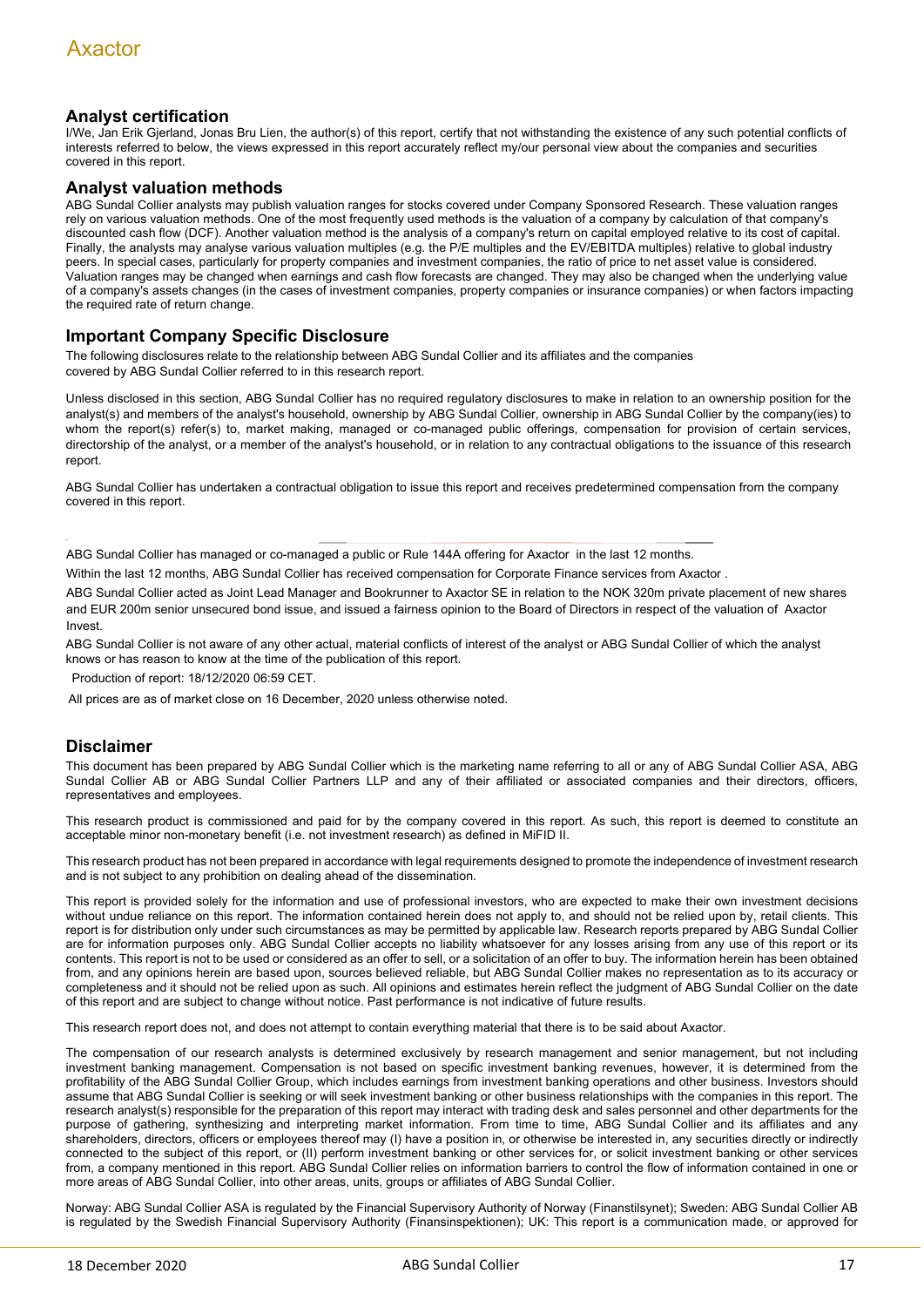communication in the UK, by ABG Sundal Collier Partners LLP, authorised and regulated by the Financial Conduct Authority in the conduct of its business. US: This report is being distributed in the United States in accordance with FINRA Rule 1050(f)(3)(B) by ABG Sundal Collier Inc., a FINRA member which accepts responsibility for its content. Research analysts are not registered/qualified as research analysts with FINRA or the NYSE, and are not associated persons of ABG Sundal Collier Inc. and therefore not subject to FINRA Rule 2241, the research analyst conflict rules. Research reports distributed in the U.S are intended solely for "major institutional investors", as defined under Rule 15a-6 of the Securities Exchange Act of 1934. Each U.S major institutional investor that receives a copy of this research report by its acceptance represents that it agrees it will not distribute this research report to any other person. Any U.S. major institutional investor receiving this report who wishes to effect transactions in any securities referred to herein should contact ABG Sundal Collier Inc., not its affiliates. Further information on the securities referred to herein may be obtained from ABG Sundal Collier Inc., on request.

Singapore: This report is distributed in Singapore by ABG Sundal Collier Pte Ltd, which is not licensed under the Financial Advisers Act (Chapter 110 of Singapore). In Singapore, this report may only be distributed to institutional investors as defined in Section 4A(1)(c) of the Securities and Futures Act (Chapter 289 of Singapore) ("SFA"), and should not be circulated to any other person in Singapore.

This report may not be reproduced, distributed or published by any recipient for any purpose whatsoever without the prior written express permission of ABG Sundal Collier.

**Additional information available upon request. If reference is made in this report to other companies and ABG Sundal Collier provides research coverage for those companies details regarding disclosures may be found on our website www.abgsc.com.**

© Copyright 2020 ABG Sundal Collier ASA